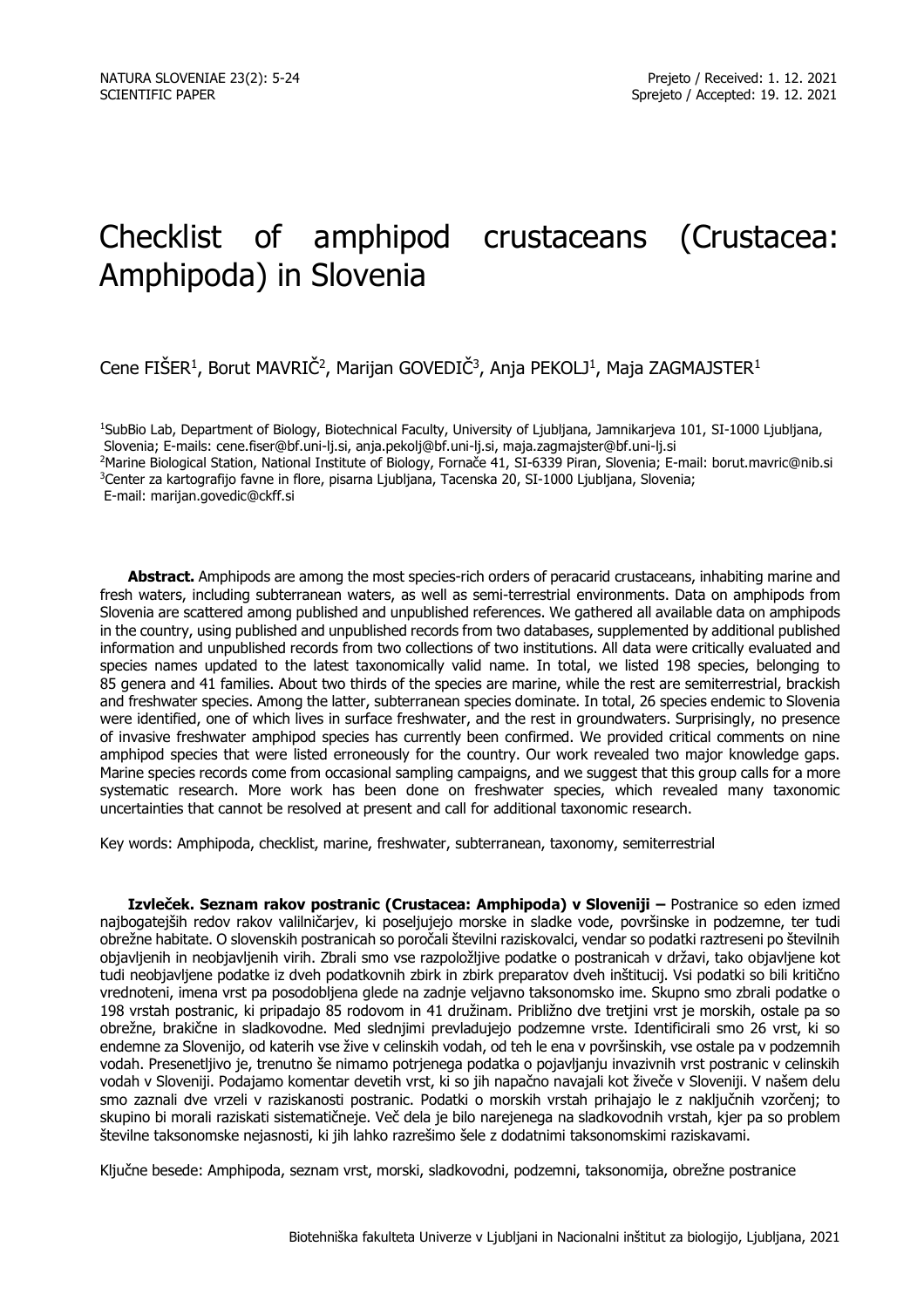## **Introduction**

With over 10,000 species, the order Amphipoda is one of the largest groups in the superorder Peracarida in the classis Crustacea (Horton et al. 2021). Amphipods are distributed in all aquatic and semiterrestrial habitats around the globe. About 80% of species live in marine environments (Väinölä et al. 2008), and span between supralittoral to deepest trenches, where they represent an important fraction of deep-sea communities (Jamieson et al. 2010). The remaining 20% are freshwater (Väinölä et al. 2008), living in all types of freshwater including groundwater (Sket 1999a, Zagmajster et al. 2014).

Amphipods represent an ecologically important group that contributes to nutrient cycling. They act as detritivores, shredders, suspension feeders, scavengers, parasites or predators (Kaestner 1967, MacNeil et al. 1997, Ruffo et al. 1998) – and constitute an important food source for fish. Some species are intermediate hosts to acanthocephalan parasites (Westram et al. 2011, Shaw et al. 2020), some are hosts to ciliates (Gudmundsdóttir et al. 2018) or temnocephalid flatworms (Matjašič 1990), while several species live in associations with other animals, such as other crustaceans, bryozoans, mollusks, or cnidarians (Lörz et al. 2014, Vader & Myers 1993, Vader & Tandberg 2013, 2020). Because of the absence of dispersal larvae (Myers & Lowry 2009), many species are narrow endemics (Trontelj et al. 2009, Bregović et al. 2019, Esmaeili-Rineh et al. 2020) and an important part of natural heritage. Yet, few species have been rapidly expanding their original distributional ranges, and as invasive species remarkably modified native freshwater communities across Europe (Jazdzewski et al. 2004, Grabowski et al. 2012, Dodd et al. 2014). Importantly, many amphipod species have been included into ecotoxicological bioassays and used in monitoring schemes of water quality (Feckler et al. 2012, Major et al. 2013).

Amphipods thus constitute an important group of crustaceans for basic and applied research. Successful implementation of amphipod crustaceans into diverse research programs requires a resolved taxonomy, an easy identification system, good understanding of species' distributions, an estimation of potential threats and species' conservation status. On many occasions, this information is incomplete or completely lacking.

Slovenia has a long tradition in amphipod research. Yet, biological data on amphipod species are scattered in many sources or sometimes unpublished. As a consequence, we are facing larger or smaller knowledge gaps on the taxonomy, distribution, ecology and biology of many species. An updated checklist of species present in the country is the first step towards systematic studies of amphipods. Such a list is the most elementary document needed for inventory and planning of future research, be it basic or applied. The hitherto published lists of Slovenian amphipods (Karaman 1974, Sket 1996, Fišer 2002) have long been outdated and need to be revised and corrected. To progress towards proper and complete inventory of amphipods in Slovenia, we assembled all available published and unpublished data on amphipods and compiled the first comprehensive national checklist of all amphipods in coastal and inland waters.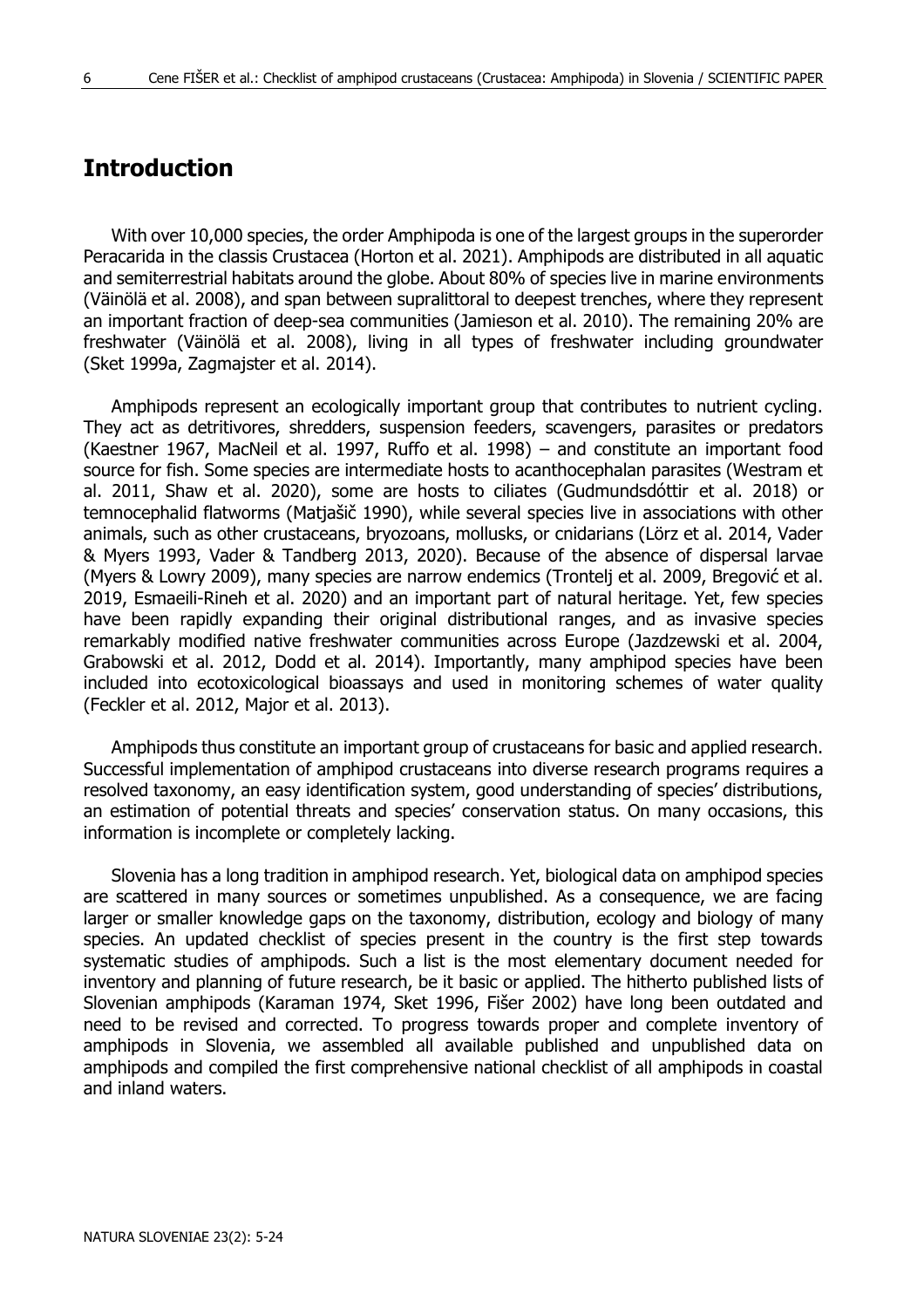## **Materials and methods**

To assemble the list, we first used the records of all previously published checklists (Karaman 1974, Sket 1996, Fišer 2002), and supplemented it with data from literature published afterwards. For this, we used already extracted data stored in two databases, BioPortal (BioPortal, Centre for Cartography of Fauna and Flora – CKFF) and SubBioDB (SubBio Database, Subterranean Biology Laboratory at Department of Biology, Biotechnical Faculty, University of Ljubljana – SubBioLab). Additionally, we added new information from the specimen collections of the Marine Biological Station of Piran of the National Institute of Biology (hereinafter referred to as MBP) and of the SubBioLab. While preparing the checklist, we specifically considered the following points.

Names and taxonomy. We used the names evaluated as »accepted« in the World Register of Marine Species (Horton et al. 2021), with one exception, when we considered the relevant publication (Sket & Hou 2018 synonymized the genera Chaetogammarus and Echinogammarus into Homoeogammarus); all other names were discarded as synonyms and were not added to the checklist. We listed only formally described species, even though molecular analyses in many cases imply that morphological species comprise morphologically indistinguishable species complexes. These cryptic species (e.g., Copilaş-Ciocianu & Petrusek 2015, Mamos et al. 2016, Csapó et al. 2020, Hupało et al. 2020, Wattier et al. 2020) are not considered in this checklist, but we do discuss them when relevant. The possible new species candidates and problematic taxonomic cases are beyond the scope of this overview. The higher taxonomy of amphipods above the family rank has been challenged (Copilaș-Ciocianu et al. 2020). To keep the checklist simple and insensitive to taxonomic changes, we excluded ranks between order and family.

Ecology. Each species in the checklist is labelled according to its habitat where it can be primarily found. We introduced categories »marine«, »brackish«, »freshwater« (i.e. surface freshwater), »groundwater« (i.e., subterranean freshwater) and »semiterrestrial«, but do not make distinction among habitats within these categories (Trontelj et al. 2012, Culver & Pipan 2014). Species from springs, which some consider an ecotone between groundwater and surface waters, were assigned to the habitat typical for that genus.

Endemism. Present knowledge of many species is not sufficient to construct detailed maps of their distribution. We, however, indicated whether species are living within the political borders of Slovenia (endemics), or whether they are distributed also beyond the country borders.

Citation. Every species record is linked to the reference, supporting its presence in the country – either being a literature reference or a database. Therefore, the list of references should not be considered as a complete list of all references on amphipods of Slovenia. We selected the most comprehensive resources, to keep the list of supporting references at minimum.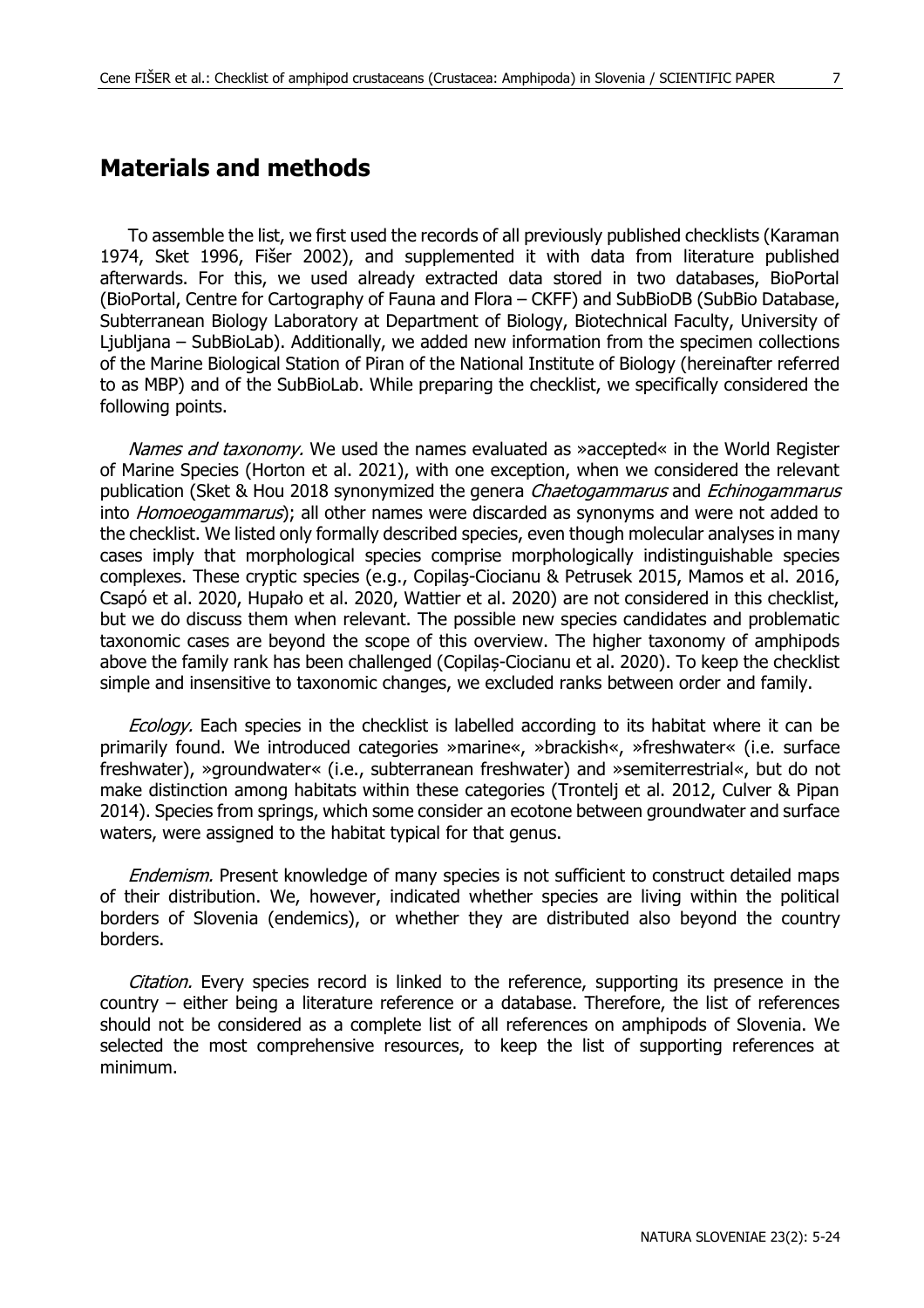## **Results**

The checklist of amphipods of Slovenia encompasses a total of 198 species, belonging to 41 families and 85 genera (Tabs. 1, 2). Of all the species in the list, 77 are listed for the country for the first time, based on data coming from the collections of UL and MBP (Tab. 2).

**Tabela 1.** Številčni povzetek vseh postranic, ki se potrjeno pojavljajo v Sloveniji, glede na habitate, kjer se pojavljajo. Vse tri brakične vrste so našli tudi v površinskih sladkih vodah. <sup>1</sup> Predstavniki nekaterih družin/rodov žive v več kot enem habitatu, zato se številke teh ne seštejejo. Oznaka »endemic« se nanaša na vrste, ki žive izključno znotraj političnih meja Slovenije.

|                             | Number of<br>families | <b>Number of</b><br>genera | <b>Number of</b><br>species | <b>Number of</b><br>endemics |
|-----------------------------|-----------------------|----------------------------|-----------------------------|------------------------------|
| marine                      | 36                    |                            |                             |                              |
| semiterrestrial             |                       |                            |                             |                              |
| brackish                    |                       |                            |                             |                              |
| freshwater                  |                       |                            |                             |                              |
| groundwater                 |                       |                            |                             |                              |
| $\mathsf{T}\mathsf{OTAL}^1$ |                       |                            | 198                         |                              |

**Table 2.** List of all amphipod species confirmed to occur in Slovenia, with notes on their main habitat, and whether they are distributed only within the political borders of Slovenia (endemics). The basis of the data assembly were the BioPortal (Centre for Cartography of Fauna and Flora) and the SubBioDB (SubBioLab – Subterranean Biology Laboratory) databases, but supplemented with data from morphological collections: MBP – the collection of the Marine Biological Station Piran (National Institute of Biology); SubBioLab –the collection of the SubBioLab (at Department of Biology, Biotechnical Faculty, University of Ljubljana). We retained only one reference, and do not list all references on the species for the country.

**Tabela 2.** Seznam vseh vrst postranic, ki se potrjeno pojavljajo v Sloveniji, s podatki o glavnem habitatu in morebitni razširjenosti le znotraj Slovenije (endemiti). Osnova za podatke sta bili zbirki podatkov BioPortal (Center za kartografijo favne in flore) in SubBioDB (SubBioLab- Raziskovalna skupina za speleobiologijo), ki smo ju dopolnili s podatki iz morfoloških zbirk MBP – zbirka Morske biološke postaje (Nacionalni inštitut za biologijo) in SubBioLab – zbirka skupine SubBioLab (Oddelek za biologijo, Biotehniška fakulteta, Univerza v Ljubljani). Za vsako vrsto navajamo le en vir in ne celotnega seznama vseh navedb iz Slovenije.

| Family       | <b>Species</b>                                                 | <b>Habitat</b> | <b>Endemic</b> | <b>Reference</b> |
|--------------|----------------------------------------------------------------|----------------|----------------|------------------|
| Ampeliscidae | Ampelisca diadema (Costa, 1853)                                | marine         | no             | SubBioLab        |
|              | Ampelisca intermedia Bellan-Santini &<br>Diviacco, 1990        | marine         | no             | SubBioLab        |
|              | Ampelisca pseudosarsi Bellan-Santini &<br>Kaim-Malka, 1977     | marine         | no             | SubBioLab        |
|              | Ampelisca pseudospinimana<br>Bellan-Santini & Kaim-Malka, 1977 | marine         | no             | SubBioLab        |
|              | Ampelisca ruffoi Bellan-Santini &<br>Kaim-Malka, 1977          | marine         | no             | SubBioLab        |
|              | Ampelisca sarsi Chevreux, 1888                                 | marine         | no             | SubBioLab        |
|              | Ampelisca spinipes Boeck, 1861                                 | marine         | no             | SubBioLab        |
|              | Ampelisca tenuicornis Liljeborg, 1856                          | marine         | no             | SubBioLab        |
|              | Ampelisca typica (Spence Bate, 1856)                           | marine         | no             | SubBioLab        |

**Table 1.** Numerical summary of all amphipod species confirmed to occur in Slovenia, according to the habitat they occur in. All three brackish species can also be found in surface freshwaters (to simplify, here referred to only as freshwater). <sup>1</sup>Members of some families and genera live in more than one environment, therefore the numbers do not simply sum up. The term endemic relates to species, occurring within Slovenian political borders only.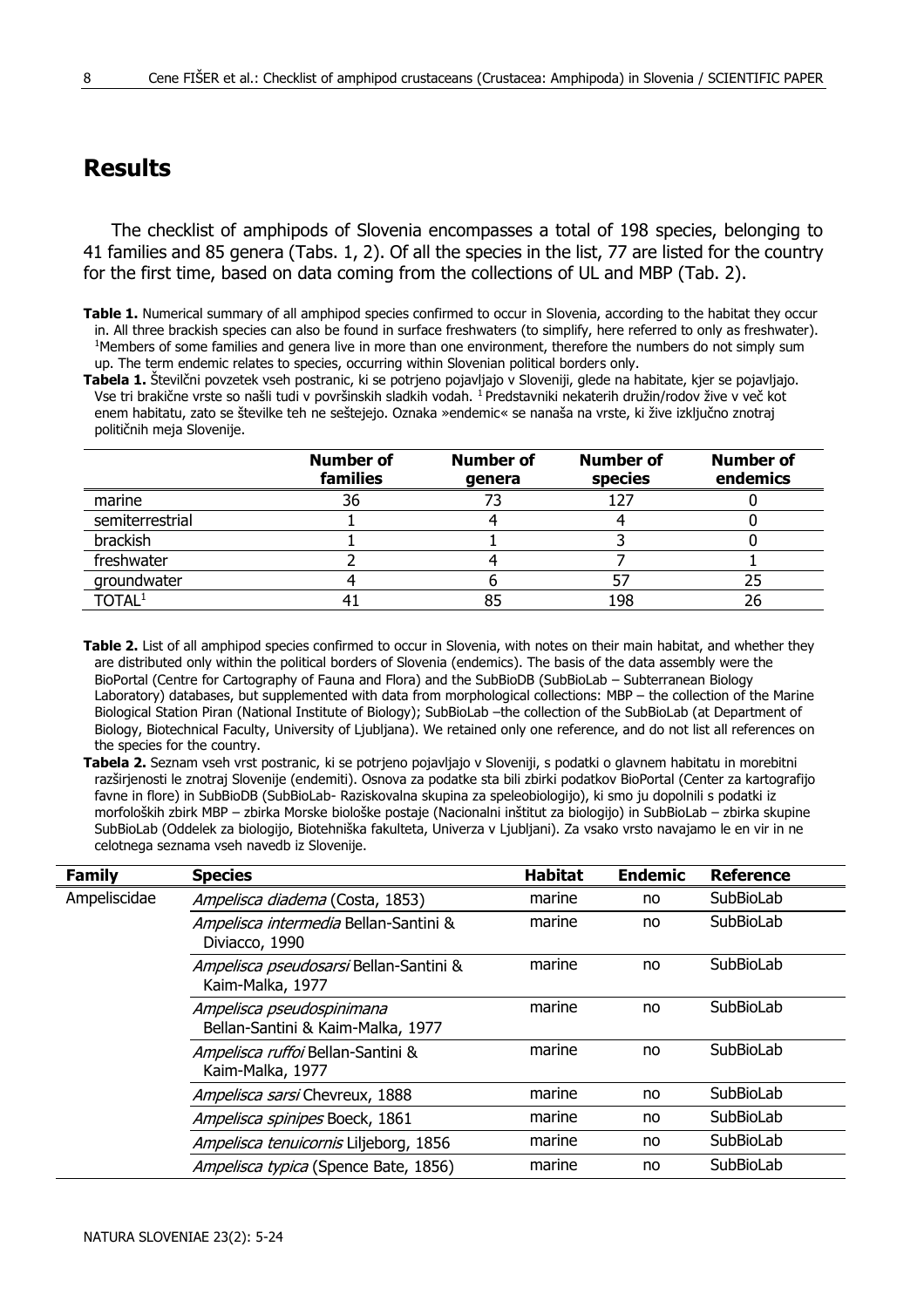| <b>Family</b>  | <b>Species</b>                                           | <b>Habitat</b> | <b>Endemic</b> | <b>Reference</b>  |
|----------------|----------------------------------------------------------|----------------|----------------|-------------------|
|                | Ampelisca rubella A. Costa, 1864                         | marine         | no             | Ruffo et al. 1982 |
| Amphilochidae  | Apolochus neapolitanus (Della Valle, 1893)               | marine         | no             | <b>Fišer 2002</b> |
|                | Apolochus picadurus (J.L. Barnard, 1962)                 | marine         | no             | SubBioLab         |
| Ampithoidae    | Ampithoe ramondi Audouin, 1826                           | marine         | no             | Fišer 2002        |
|                | Ampithoe riedli Krapp-Schickel, 1968                     | marine         | no             | SubBioLab         |
|                | Biancolina algicola Della Valle, 1893                    | marine         | no             | SubBioLab         |
|                | Cymadusa crassicornis (Costa, 1853)                      | marine         | no             | SubBioLab         |
|                | Pleonexes helleri (Karaman, 1975)                        | marine         | no             | SubBioLab         |
|                | Sunamphitoe spuria (Krapp-Schickel, 1978)                | marine         | no             | SubBioLab         |
| Aoridae        | Aora spinicornis Afonso, 1976                            | marine         | no             | <b>Fišer 2002</b> |
|                | Autonoe spiniventris Della Valle, 1893                   | marine         | no             | <b>MBP</b>        |
|                | Lembos websteri Spence Bate, 1857                        | marine         | no             | SubBioLab         |
|                | Microdeutopus algicola Della Valle, 1893                 | marine         | no             | SubBioLab         |
|                | Microdeutopus anomalus (Rathke, 1843)                    | marine         | no             | Fišer 2002        |
|                | Microdeutopus chelifer (Spence Bate, 1862)               | marine         | no             | SubBioLab         |
|                | Microdeutopus gryllotalpa Costa, 1853                    | marine         | no             | <b>Fišer 2002</b> |
|                | <i>Microdeutopus obtusatus</i> Myers, 1973               | marine         | no             | Fišer 2002        |
|                | Microdeutopus similis Myers, 1977                        | marine         | no             | SubBioLab         |
|                | Microdeutopus sporadhi Myers, 1969                       | marine         | no             | Fišer 2002        |
|                | Microdeutopus stationis Della Valle, 1893                | marine         | no             | SubBioLab         |
|                | Microdeutopus versiculatus<br>(Spence Bate, 1857)        | marine         | no             | Fišer 2002        |
| Aristiidae     | Perrierella audouiniana (Spence Bate, 1857)              | marine         | no             | <b>MBP</b>        |
| Atylidae       | Nototropis guttatus Costa, 1853                          | marine         | no             | SubBioLab         |
|                | Nototropis vedlomensis (Spence Bate &<br>Westwood, 1862) | marine         | no             | <b>MBP</b>        |
| Bogidiellidae  | Bogidiella albertimagni Hertzog, 1933                    | groundwater    | no             | Karaman 1974      |
|                | Bogidiella semidenticulata Meštrov, 1962                 | groundwater    | no             | Karaman 1974      |
| Calliopiidae   | Apherusa alacris Krapp-Schickel, 1969                    | marine         | no             | <b>Fišer 2002</b> |
|                | Apherusa chiereghinii Giordani-Soika, 1949               | marine         | no             | Fišer 2002        |
| Caprellidae    | Caprella acanthifera Leach, 1814                         | marine         | no             | SubBioLab         |
|                | Caprella danilevskii Czerniavski, 1868                   | marine         | no             | SubBioLab         |
|                | Caprella equilibra Say, 1818                             | marine         | no             | SubBioLab         |
|                | Caprella scaura Templeton, 1836                          | marine         | no             | <b>MBP</b>        |
|                | Phtisica marina Slabber, 1769                            | marine         | no             | SubBioLab         |
|                | Pseudolirius kroyeri (Haller, 1879)                      | marine         | no             | <b>MBP</b>        |
|                | Pseudoprotella phasma (Montagu, 1804)                    | marine         | no             | SubBioLab         |
| Cheirocratidae | Cheirocratus sundevallii (Rathke, 1843)                  | marine         | no             | SubBioLab         |
| Cheluridae     | Chelura terebrans Philippi, 1839                         | marine         | no             | <b>MBP</b>        |
| Corophiidae    | Apocorophium acutum (Chevreux, 1908)                     | marine         | no             | SubBioLab         |
|                | Corophium orientale Schellenberg, 1928                   | marine         | no             | SubBioLab         |
|                | Leptocheirus longimanus Ledoyer, 1973                    | marine         | no             | SubBioLab         |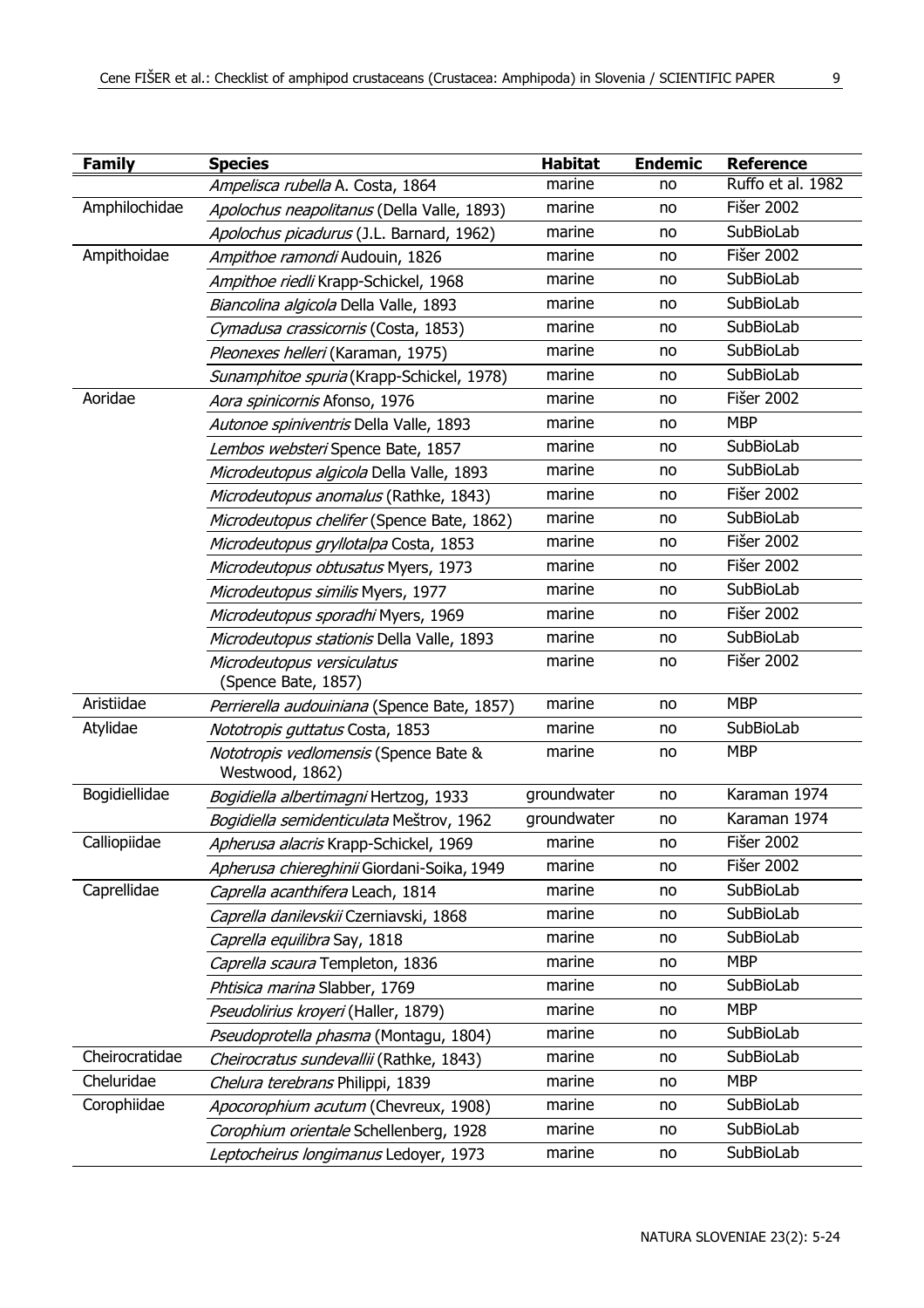| <b>Family</b>  | <b>Species</b>                                     | <b>Habitat</b>          | <b>Endemic</b> | <b>Reference</b>   |
|----------------|----------------------------------------------------|-------------------------|----------------|--------------------|
|                | Leptocheirus mariae Karaman, 1973                  | marine                  | no             | SubBioLab          |
|                | Leptocheirus pectinatus (Norman, 1869)             | marine                  | no             | SubBioLab          |
|                | Medicorophium annulatum<br>(Chevreux, 1908)        | marine                  | no             | <b>MBP</b>         |
|                | Medicorophium rotundirostre<br>(Stephensen, 1915)  | marine                  | no             | <b>MBP</b>         |
|                | Medicorophium runcicorne<br>(Della Valle, 1893)    | marine                  | no             | SubBioLab          |
|                | Monocorophium insidiosum<br>(Crawford, 1937)       | marine                  | no             | Fišer 2002         |
|                | Monocorophium sextonae (Crawford, 1937)            | marine                  | no             | <b>Fišer 2002</b>  |
|                | Monocorophium acherusicum<br>(Costa, 1853)         | marine                  | no             | Heller 1866        |
| Crangonyctidae | Synurella ambulans (F. Müller, 1846)               | freshwater              | no             | Pekolj 2020        |
| Cyproideidae   | Peltocoxa marioni Catta, 1875                      | marine                  | no             | <b>Fišer 2002</b>  |
| Dexaminidae    | Dexamine spiniventris (Costa, 1853)                | marine                  | no             | <b>Fišer 2002</b>  |
|                | Dexamine spinosa (Montagu, 1813)                   | marine                  | no             | <b>Fišer 2002</b>  |
|                | Tritaeta gibbosa (Spence Bate, 1862)               | marine                  | no             | SubBioLab          |
| Eusiridae      | Eusirus longipes Boeck, 1861                       | marine                  | no             | <b>MBP</b>         |
| Gammaridae     | Homoeogammarus olivii<br>(H. Milne Edwards, 1830)  | marine                  | no             | <b>Fišer 2002</b>  |
|                | Homoeogammarus pungens<br>(H. Milne Edwards, 1840) | brackish,<br>freshwater | no             | Karaman 1974       |
|                | Homoeogammarus stammeri<br>(S. Karaman 1931)       | freshwater              | no             | Karaman 1974       |
|                | Homoeogammarus stocki G. Karaman, 1970             | brackish,<br>freshwater | no             | Karaman 1974       |
|                | Homoeogammarus veneris (Heller, 1865)              | brackish,<br>freshwater | no             | Karaman 1974       |
|                | Gammarus aequicauda (Martynov, 1931)               | marine                  | no             | <b>Fišer 2002</b>  |
|                | Gammarus balcanicus Schäferna, 1923                | freshwater              | no             | Sket et al. 2010   |
|                | Gammarus crinicornis Stock, 1966                   | marine                  | no             | SubBioLab          |
|                | Gammarus fossarum Koch, 1836                       | freshwater              | no             | Fišer et al. 2007  |
|                | Gammarus insensibilis Stock, 1966                  | marine                  | no             | SubBioLab          |
|                | Gammarus lacustris G.O. Sars, 1863                 | freshwater              | no             | Alther et al. 2016 |
|                | Gammarus roeselii Gervais, 1835                    | freshwater              | no             | Karaman 1974       |
|                | Gammarus subtypicus Stock, 1966                    | marine                  | no             | <b>Fišer 2002</b>  |
|                | Jugogammarus kusceri (S. Karaman, 1931)            | freshwater              | yes            | Karaman 1974       |
| Hyalidae       | Apohyale crassipes (Heller, 1866)                  | marine                  | no             | <b>Fišer 2002</b>  |
|                | Apohyale perieri (Lucas, 1846)                     | marine                  | no             | <b>Fišer 2002</b>  |
|                | Hyale stebbingi Chevreux, 1888                     | marine                  | no             | SubBioLab          |
|                | Parhyale aquilina (Costa, 1857)                    | marine                  | no             | <b>Fišer 2002</b>  |
|                | Protohyale grimaldii (Chevreux, 1891)              | marine                  | no             | SubBioLab          |
|                | Protohyale camptonyx (Heller, 1866)                | marine                  | no             | Fišer 2002         |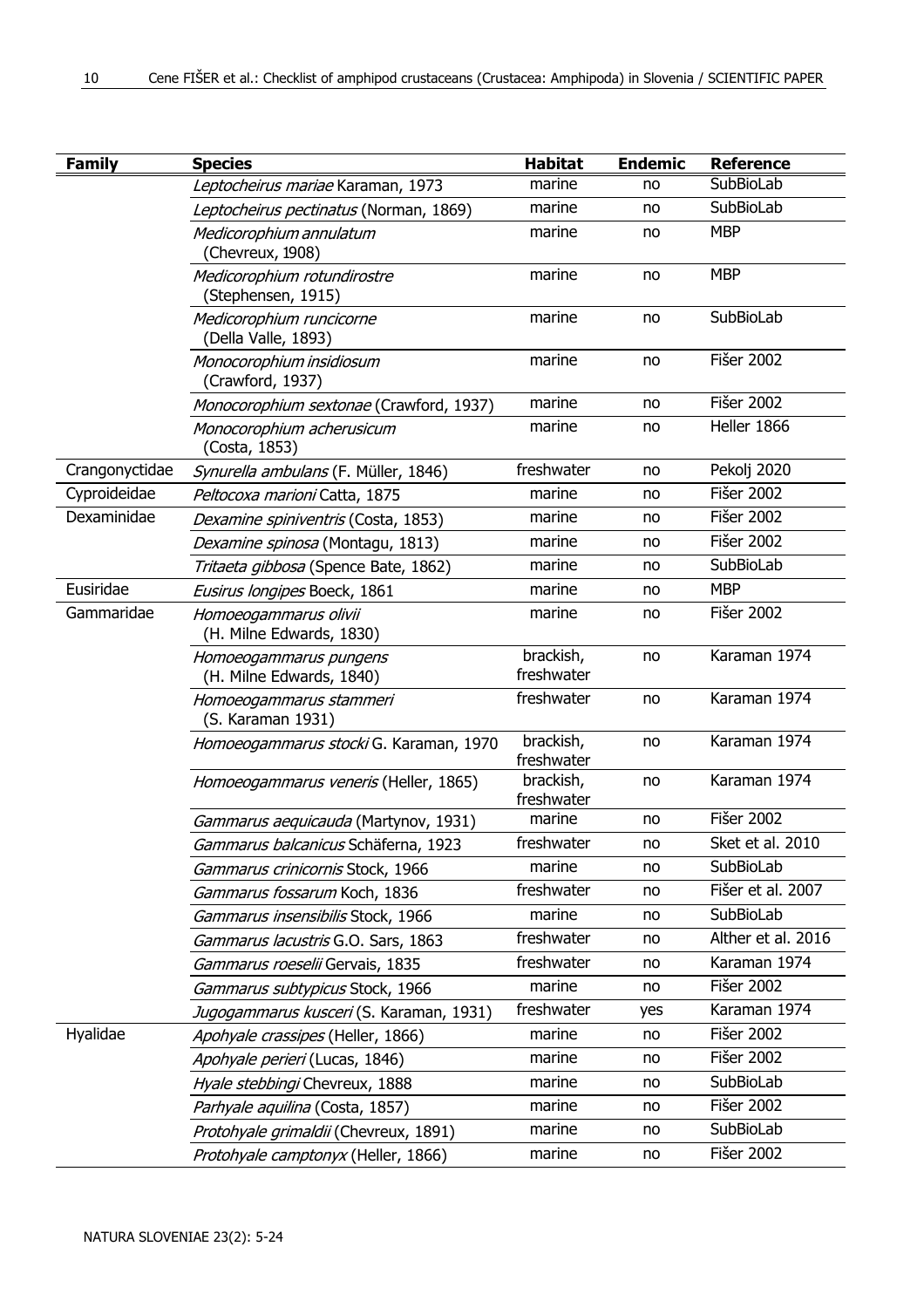| <b>Family</b>   | <b>Species</b>                                       | <b>Habitat</b> | <b>Endemic</b> | Reference          |
|-----------------|------------------------------------------------------|----------------|----------------|--------------------|
| Ingolfiellidae  | Ingolfiella beatricis Ruffo & Vonk, 2001             | groundwater    | yes            | <b>Sket 2000</b>   |
| Iphimediidae    | Iphimedia minuta G.O. Sars, 1883                     | marine         | no             | <b>MBP</b>         |
| Isaeidae        | Isaea montagui H. Milne Edwards, 1830                | marine         | no             | Heller 1866        |
| Ischyroceridae  | Centraloecetes dellavallei (Stebbing, 1899)          | marine         | no             | SubBioLab          |
|                 | Coxischyrocerus inexpectatus (Ruffo, 1959)           | marine         | no             | Fišer 2002         |
|                 | Ericthonius brasiliensis (Dana, 1853)                | marine         | no             | SubBioLab          |
|                 | <i>Ericthonius punctatus</i> (Spence Bate, 1857)     | marine         | no             | <b>Fišer 2002</b>  |
|                 | <i>Jassa marmorata</i> Holmes, 1905                  | marine         | no             | <b>MBP</b>         |
|                 | Plumulojassa ocia (Spence Bate, 1862)                | marine         | no             | Fišer 2002         |
| Leucothoidae    | Leucothoe incisa Robertson, 1892                     | marine         | no             | <b>MBP</b>         |
|                 | Leucothoe oboa Karaman, 1971                         | marine         | no             | SubBioLab          |
|                 | Leucothoe occulta Krapp-Schickel, 1975               | marine         | no             | SubBioLab          |
|                 | <i>Leucothoe pachycera</i> Della Valle, 1893         | marine         | no             | SubBioLab          |
|                 | <i>Leucothoe richiardii</i> Lessona, 1865            | marine         | no             | <b>Fišer 2002</b>  |
|                 | Leucothoe serraticarpa Della Valle, 1893             | marine         | no             | <b>MBP</b>         |
|                 | Leucothoe spinicarpa (Abildgaard, 1789)              | marine         | no             | <b>Fišer 2002</b>  |
| Liljeborgiidae  | Liljeborgia dellavallei Stebbing, 1906               | marine         | no             | Fišer 2002         |
| Lysianassidae   | Lysianassa costae H. Milne Edwards, 1830             | marine         | no             | Fišer 2002         |
|                 | Lysianassa pilicornis Heller, 1866                   | marine         | no             | <b>MBP</b>         |
| Maeridae        | Abludomelita gladiosa (Spence Bate, 1862)            | marine         | no             | Ruffo et al. 1982  |
|                 | Ceradocus orchestiipes Costa, 1853                   | marine         | no             | Ruffo et al. 1982  |
|                 | Elasmopus brasiliensis (Dana, 1853)                  | marine         | no             | SubBioLab          |
|                 | Elasmopus pocillimanus (Spence Bate, 1862)           | marine         | no             | Fišer 2002         |
|                 | Elasmopus rapax Costa, 1853                          | marine         | no             | Fišer 2002         |
|                 | <i>Maera grossimana</i> (Montagu, 1808)              | marine         | no             | Fišer 2002         |
|                 | <i>Othomaera schmidtii</i> (Stephensen, 1915)        | marine         | no             | <b>MBP</b>         |
|                 | Quadrimaera inaequipes (A. Costa &<br>Hope, 1851)    | marine         | no             | <b>Fišer 2002</b>  |
| Melitidae       | Melita hergensis Reid, 1939                          | marine         | no             | <b>Fišer 2002</b>  |
|                 | Melita palmata (Montagu, 1804)                       | marine         | no             | <b>Fišer 2002</b>  |
| Microprotopidae | Microprotopus maculatus Norman, 1867                 | marine         | no             | Fišer 2002         |
| Niphargidae     | Carinurella paradoxa (Sket, 1964)                    | groundwater    | no             | <b>Sket 1964</b>   |
|                 | Niphargobates orophobata Sket, 1981                  | groundwater    | yes            | <b>Sket 1981</b>   |
|                 | Niphargus aberrans Sket, 1972                        | groundwater    | no             | <b>Sket 1972</b>   |
|                 | Niphargus arbiter G. Karaman, 1984                   | groundwater    | no             | Delić et al. 2017a |
|                 | Niphargus arcanus G. Karaman, 1988                   | groundwater    | yes            | Karaman 1988       |
|                 | Niphargus brachytelson S. Karaman, 1952              | groundwater    | yes            | Karaman 1952       |
|                 | Niphargus carniolicus Sket, 1960                     | groundwater    | yes            | <b>Sket 1960</b>   |
|                 | Niphargus chagankae Delić, Trontelj &<br>Fišer, 2017 | groundwater    | yes            | Delić et al. 2017b |
|                 | Niphargus cvajcki Delić, Trontelj &<br>Fišer, 2017   | groundwater    | yes            | Delić et al. 2017b |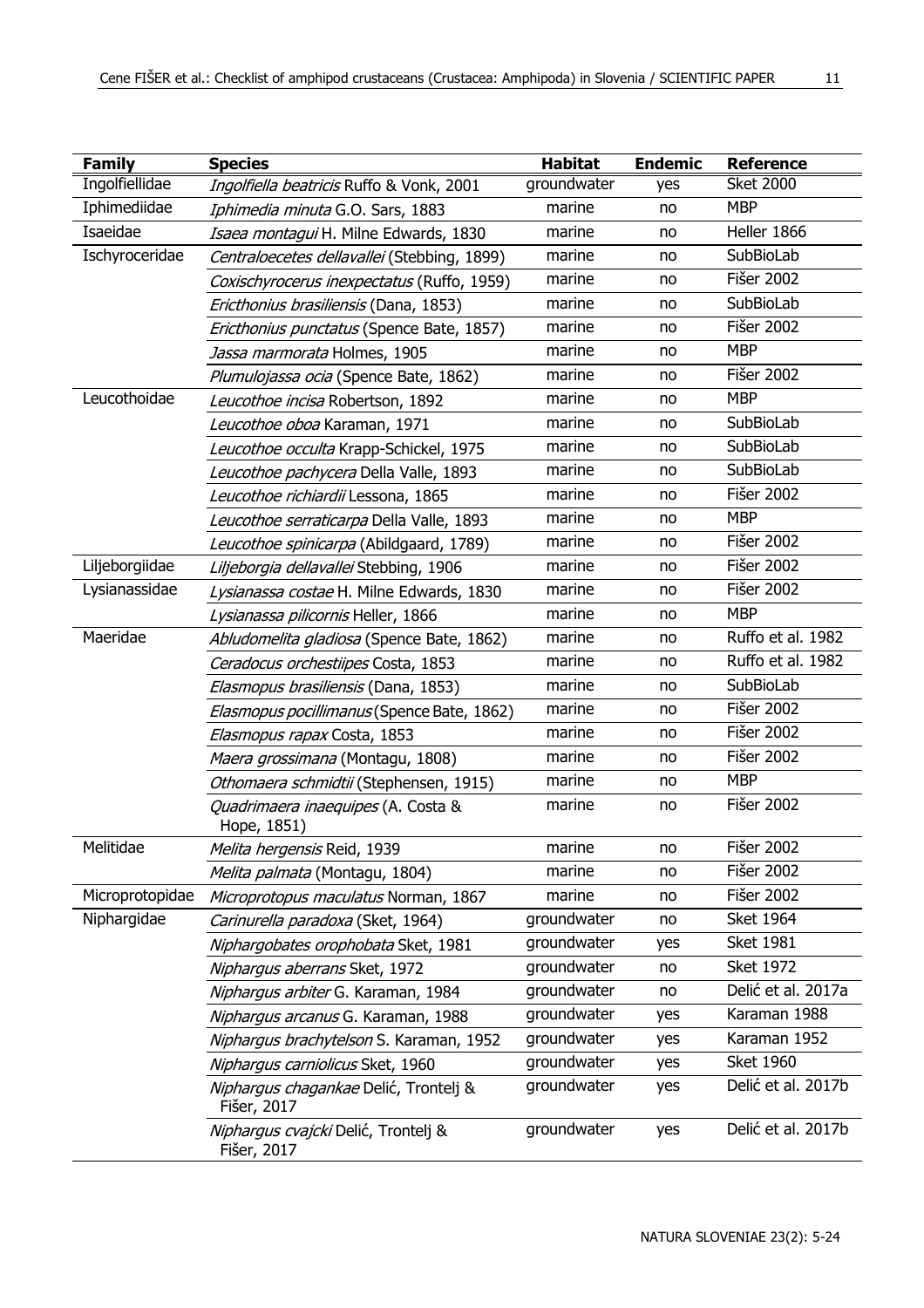| Family | <b>Species</b>                                                                     | Habitat     | <b>Endemic</b> | <b>Reference</b>           |
|--------|------------------------------------------------------------------------------------|-------------|----------------|----------------------------|
|        | Niphargus danconai Benedetti, 1942                                                 | groundwater | no             | <b>Sket 1996</b>           |
|        | Niphargus dobati Sket, 1999                                                        | groundwater | yes            | Sket 1999b                 |
|        | Niphargus fongi Fišer & Zagmajster, 2009                                           | groundwater | yes            | Fišer & Zagmajster<br>2009 |
|        | <i>Nipharqus goricae</i> Delić, Trontelj &<br>Fišer, 2017                          | groundwater | yes            | Delić et al. 2017b         |
|        | Niphargus gottscheeanensis Delić, Trontelj<br>& Fišer, 2017                        | groundwater | yes            | Delić et al. 2017b         |
|        | Niphargus grandii Ruffo, 1936                                                      | groundwater | no             | <b>Sket 1972</b>           |
|        | <i>Niphargus hadzii</i> Rejic, 1956                                                | groundwater | yes            | <b>Rejic 1956</b>          |
|        | Niphargus hebereri Schellenberg, 1933                                              | groundwater | no             | <b>Sket 1996</b>           |
|        | <i>Niphargus iskae</i> Delić, Trontelj & Fišer, 2017                               | groundwater | yes            | Delić et al. 2017b         |
|        | Niphargus karamani Schellenberg, 1935                                              | groundwater | no             | Delić et al. 2017b         |
|        | Niphargus kenki S. Karaman, 1952                                                   | groundwater | no             | Karaman 1952               |
|        | Niphargus krameri Schellenberg, 1935                                               | groundwater | no             | Fišer et al. 2006a         |
|        | Niphargus labacensis Sket, 1956                                                    | groundwater | no             | Prevorčnik et al.<br>2019  |
|        | Niphargus lattingerae G. Karaman, 1983                                             | groundwater | no             | Prevorčnik et al.<br>2019  |
|        | Nipharqus liburnicus G. Karaman &<br>Sket, 1989                                    | groundwater | no             | Zakšek et al. 2019         |
|        | Niphargus longidactylus Ruffo, 1937                                                | groundwater | no             | Prevorčnik et al.<br>2019  |
|        | Niphargus longiflagellum S. Karaman, 1950                                          | groundwater | yes            | Karaman 1950               |
|        | <i>Niphargus malagorae</i> Delić, Trontelj &<br>Fišer, 2017                        | groundwater | yes            | Delić et al. 2017b         |
|        | Niphargus microcerberus Sket, 1972                                                 | groundwater | no             | <b>Sket 1972</b>           |
|        | Nipharqus minor Sket, 1956                                                         | groundwater | no             | Prevorčnik et al.<br>2019  |
|        | Niphargus multipennatus Sket, 1956                                                 | groundwater | no             | <b>Sket 1972</b>           |
|        | Niphargus novomestanus S. Karaman, 1952                                            | groundwater | yes            | Karaman 1952               |
|        | Niphargus orcinus Joseph, 1869                                                     | groundwater | no             | Fišer et al. 2006b         |
|        | <i>Niphargus pachytelson</i> Sket, 1960                                            | groundwater | yes            | <b>Sket 1960</b>           |
|        | Niphargus parapupetta G. Karaman, 1984                                             | groundwater | no             | Prevorčnik et al.<br>2019  |
|        | Niphargus pectinicauda Sket, 1971                                                  | groundwater | yes            | <b>Sket 1971</b>           |
|        | Niphargus podpecanus S. Karaman, 1952                                              | groundwater | yes            | Karaman 1952               |
|        | Niphargus pupetta (Sket, 1962)                                                     | groundwater | no             | <b>Sket 1971</b>           |
|        | <i>Niphargus rejici</i> Sket, 1958                                                 | groundwater | yes            | <b>Sket 1958</b>           |
|        | Niphargus scopicauda Fišer, Coleman,<br>Zagmajster, Zwittnig, Gerecke & Sket, 2010 | groundwater | yes            | Fišer et al. 2010          |
|        | Niphargus serbicus S. Karaman, 1960                                                | groundwater | no             | <b>Sket 1972</b>           |
|        | Niphargus slovenicus S. Karaman, 1932                                              | groundwater | yes            | Karaman 1932               |
|        | Niphargus sphagnicolus Rejic, 1956                                                 | groundwater | yes            | <b>Rejic 1956</b>          |
|        | Niphargus spinulifemur S. Karaman, 1954                                            | groundwater | no             | Fišer et al. 2006a         |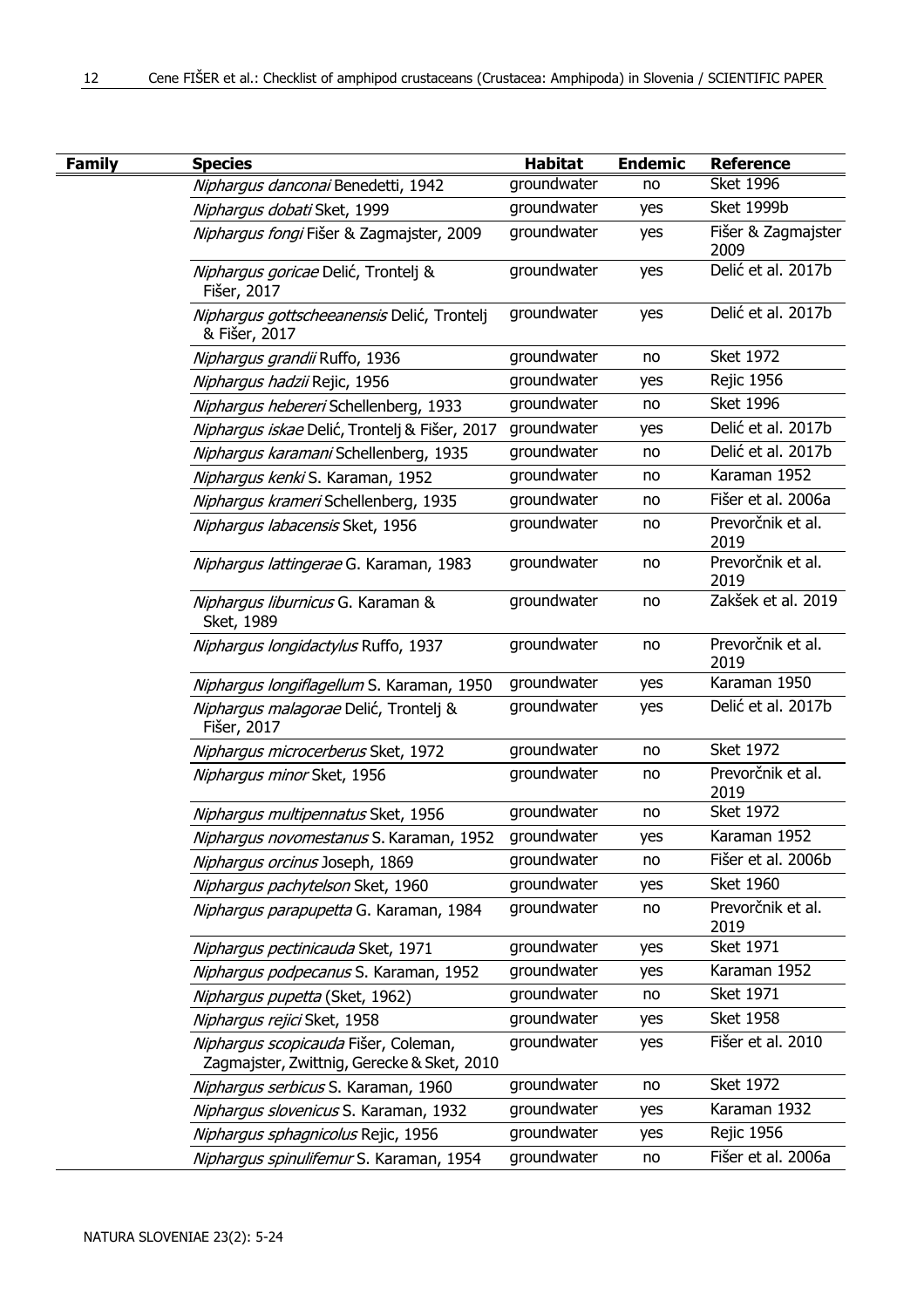| I |
|---|
|   |

| <b>Family</b>    | <b>Species</b>                                            | <b>Habitat</b>  | <b>Endemic</b> | <b>Reference</b>     |
|------------------|-----------------------------------------------------------|-----------------|----------------|----------------------|
|                  | Niphargus spoeckeri Schellenberg, 1933                    | groundwater     | yes            | Schellenberg 1933    |
|                  | Niphargus stenopus Sket, 1960                             | groundwater     | yes            | <b>Sket 1960</b>     |
|                  | Niphargus steueri Schellenberg, 1935                      | groundwater     | no             | Zakšek et al. 2019   |
|                  | Niphargus stochi G. Karaman, 1994                         | groundwater     | no             | Trontelj et al. 2012 |
|                  | Niphargus stygius (Schiödte, 1847)                        | groundwater     | no             | Delić et al. 2021    |
|                  | Niphargus subtypicus Sket, 1960                           | groundwater     | no             | Zakšek et al. 2019   |
|                  | Nipharqus timavi S. Karaman, 1954                         | groundwater     | no             | Fišer et al. 2006a   |
|                  | Niphargus transitivus Sket, 1971                          | groundwater     | no             | <b>SubBioDB</b>      |
|                  | Niphargus valachicus Dobreanu &<br>Manolache, 1933        | groundwater     | no             | Karaman 1974         |
|                  | Niphargus wolfi Schellenberg, 1933                        | groundwater     | no             | Schellenberg 1933    |
|                  | Niphargus zagrebensis S. Karaman, 1950                    | groundwater     | no             | Delić et al. 2017b   |
| Nuuanuidae       | Gammarella fucicola (Leach, 1814)                         | marine          | no             | <b>Fišer 2002</b>    |
| Oedicerotidae    | Deflexilodes acutipes (Ledoyer, 1983)                     | marine          | no             | <b>MBP</b>           |
|                  | Deflexilodes gibbosus (Chevreux, 1888)                    | marine          | no             | SubBioLab            |
|                  | Deflexilodes griseus (Della Valle, 1893)                  | marine          | no             | <b>MBP</b>           |
|                  | Deflexilodes subnudus (Norman, 1889)                      | marine          | no             | <b>MBP</b>           |
|                  | Perioculodes aequimanus (Kossman, 1880)                   | marine          | no             | SubBioLab            |
|                  | Perioculodes longimanus (Spence Bate &<br>Westwood, 1868) | marine          | no             | Fišer 2002           |
|                  | Synchelidium longidigitatum Ruffo, 1947                   | marine          | no             | <b>Fišer 2002</b>    |
|                  | Westwoodilla rectirostris (Della Valle, 1893)             | marine          | no             | <b>MBP</b>           |
| Phliantidae      | Pereionotus testudo (Montagu, 1808)                       | marine          | no             | SubBioLab            |
| Photidae         | Gammaropsis crenulata Krapp-Schickel &<br>Myers, 1979     | marine          | no             | SubBioLab            |
|                  | Gammaropsis maculata (Johnston, 1828)                     | marine          | no             | <b>Fišer 2002</b>    |
|                  | Megamphopus brevidactylus Myers, 1976                     | marine          | no             | SubBioLab            |
|                  | Phoxocephalidae Harpinia antennaria Meinert, 1890         | marine          | no             | <b>MBP</b>           |
|                  | Harpinia dellavallei Chevreux, 1910                       | marine          | no             | <b>MBP</b>           |
| Podoceridae      | Podocerus variegatus Leach, 1814                          | marine          | no             | SubBioLab            |
| Podoprionidae    | Podoprion bolivari Chevreux, 1891                         | marine          | no             | <b>MBP</b>           |
| Pontogeneiidae   | Eusiroides dellavallei Chevreux, 1899                     | marine          | no             | SubBioLab            |
| Scopelocheiridae | Scopelocheirus crenatus Spence Bate, 1857                 | marine          | no             | Ruffo et al. 1989    |
|                  | <i>Scopelocheirus hopei</i> (Costa & Hope, 1851)          | marine          | no             | Heller 1866          |
| Stenothoidae     | Stenothoe monoculoides (Montagu, 1813)                    | marine          | no             | Fišer 2002           |
|                  | Stenothoe tergestina (Nebeski, 1881)                      | marine          | no             | <b>Fišer 2002</b>    |
| Talitridae       | Orchestia mediterranea Costa, 1853                        | semiterrestrial | no             | Fišer 2002           |
|                  | Speziorchestia stephenseni (Cecchini, 1928)               | semiterrestrial | no             | <b>Fišer 2002</b>    |
|                  | Talitrus saltator (Montagu, 1808)                         | semiterrestrial | no             | SubBioLab            |
|                  | Cryptorchestia garbinii Ruffo, Tarocco &<br>Latella, 2014 | semiterrestrial | no             | <b>MBP</b>           |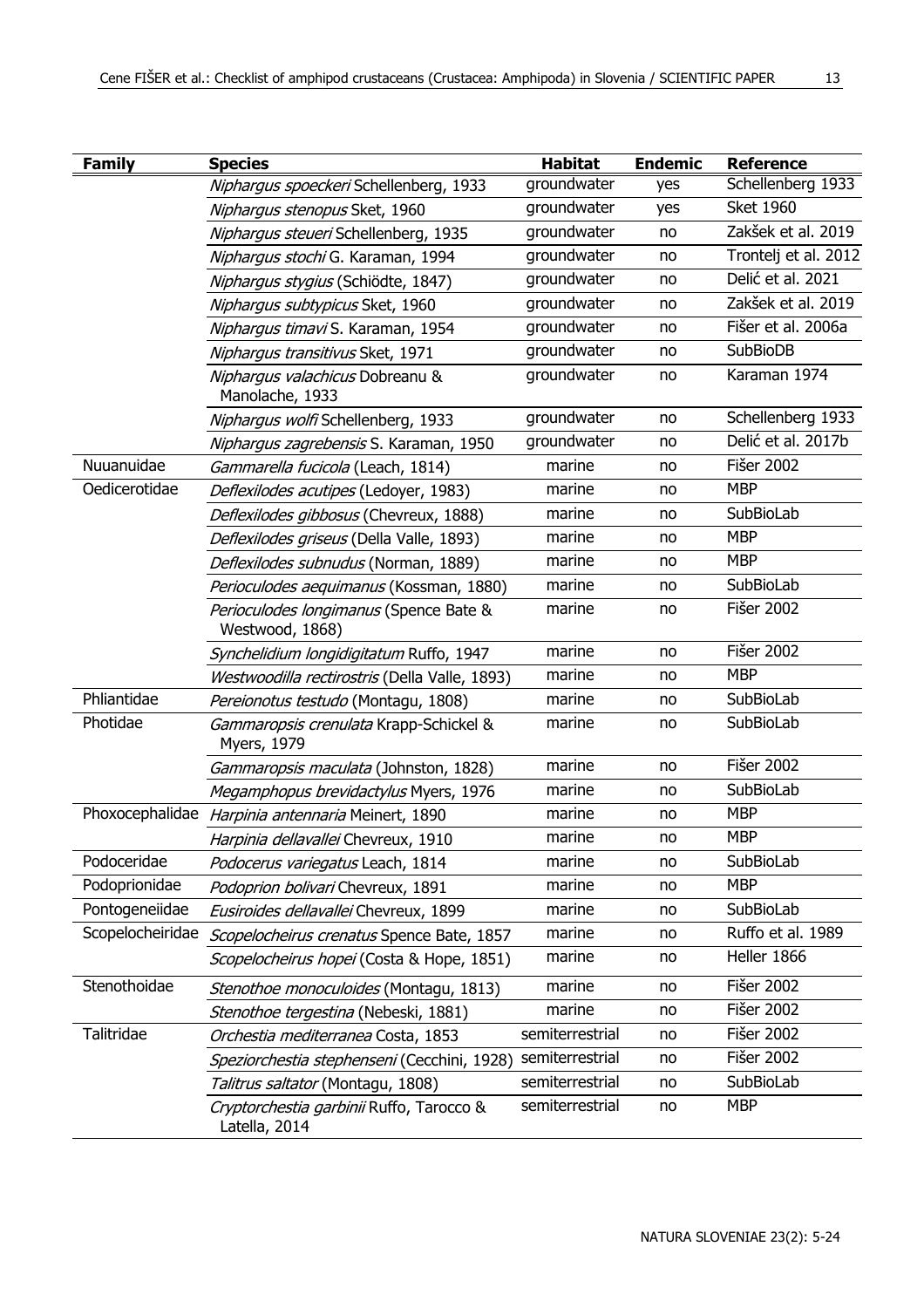| Family      | <b>Species</b>                                             | <b>Habitat</b> | <b>Endemic</b> | Reference   |
|-------------|------------------------------------------------------------|----------------|----------------|-------------|
| Tryphosidae | Hippomedon bidentatus Chevreux, 1903                       | marine         | no             | <b>MBP</b>  |
|             | Lepidepecreum longicorne (Spence Bate &<br>Westwood, 1861) | marine         | no             | <b>MBP</b>  |
|             | Orchomene humilis (Costa, 1853)                            | marine         | no             | Fišer 2002  |
|             | Tryphosa nana (Krøyer, 1846)                               | marine         | no             | Fišer 2002  |
| Uristidae   | Tmetonyx nardonis (Heller, 1867)                           | marine         | no             | Heller 1866 |

About two thirds of species (127 species, 73 genera and 36 families) are marine, one family with four genera totalling four species are semiterrestrial, three species can be found in both brackish and freshwaters, whereas the rest of the species (65) live in freshwater only. Among the latter, subterranean species (57 species) predominate. There are 26 species endemic to the country, of which only one is from surface freshwater, while all the rest are from groundwater (Tabs. 1, 2). We detected two alien marine species, of which one is invasive, but found no alien freshwater species.

Nine species are considered as erroneously listed for Slovenia, with detailed explanations on the reasoning behind exclusion from the national list of amphipods explained in Tab. 3.

| Table 3. A list of amphipod species erroneously listed as present in Slovenia in previous papers. In a separate column, |  |  |
|-------------------------------------------------------------------------------------------------------------------------|--|--|
| we justify their removal from the Slovenian checklist.                                                                  |  |  |

| <b>Family</b> | <b>Species</b>                             | <b>Reason to remove</b>                                                                                                                                                                                                                                                                                                                                     | <b>Source</b>                   |
|---------------|--------------------------------------------|-------------------------------------------------------------------------------------------------------------------------------------------------------------------------------------------------------------------------------------------------------------------------------------------------------------------------------------------------------------|---------------------------------|
| Hadziidae     | Hadzia fragilis stochi<br>Karaman, 1989    | Present on Carso Goriziano, Italy, but its<br>presence in Slovenia was never confirmed.<br>Also Sket (1996) listed its presence as<br>doubtful, with question mark added.                                                                                                                                                                                   | Sket 1996                       |
|               | Gammaridae Gammarus wautieri<br>Roux, 1967 | A species distributed in France, identified<br>using the identification key of Karaman and<br>Pinkster (1977). According to molecular<br>evidence, this is an error; it likely represents<br>an unknown species from the complex<br>Gammarus fossarum.                                                                                                      | <b>Sket 1970</b>                |
| Niphargidae   | Niphargus aquilex                          | This species is one of the first described<br>Niphargus species. It lives in Northern and<br>Central Europe (McInerney et al. 2014), but<br>morphologically similar species are found<br>across the entire Europe. Mentioned as<br>group or aggregate. The first records under<br>the name N. aquliex agg. refer to N. dobati.                              | Sket 2000,<br><b>Rejic 1958</b> |
|               | Niphargus croaticus<br>(Jurinac, 1887)     | This species lives in Croatia and Bosnia and<br>Herzegovina (Delić et al. 2016, Zakšek et al.<br>2019). Before the revision, it was often<br>erroneously confused with another species,<br>N. arbiter (Karaman 1984). In Sket (2000)<br>it is listed as N. cf. croaticus, which may lead<br>wrong conclusion of N. croaticus<br>to<br>presence in Slovenia. | <b>Sket 2000</b>                |

**Tabela 3.** Seznam vrst postranic, ki jih starejša dela zmotno navajajo kot del slovenske favne – kar je napaka. V ločenem stolpcu utemeljujemo njihovo odstranitev s seznama slovenske favne.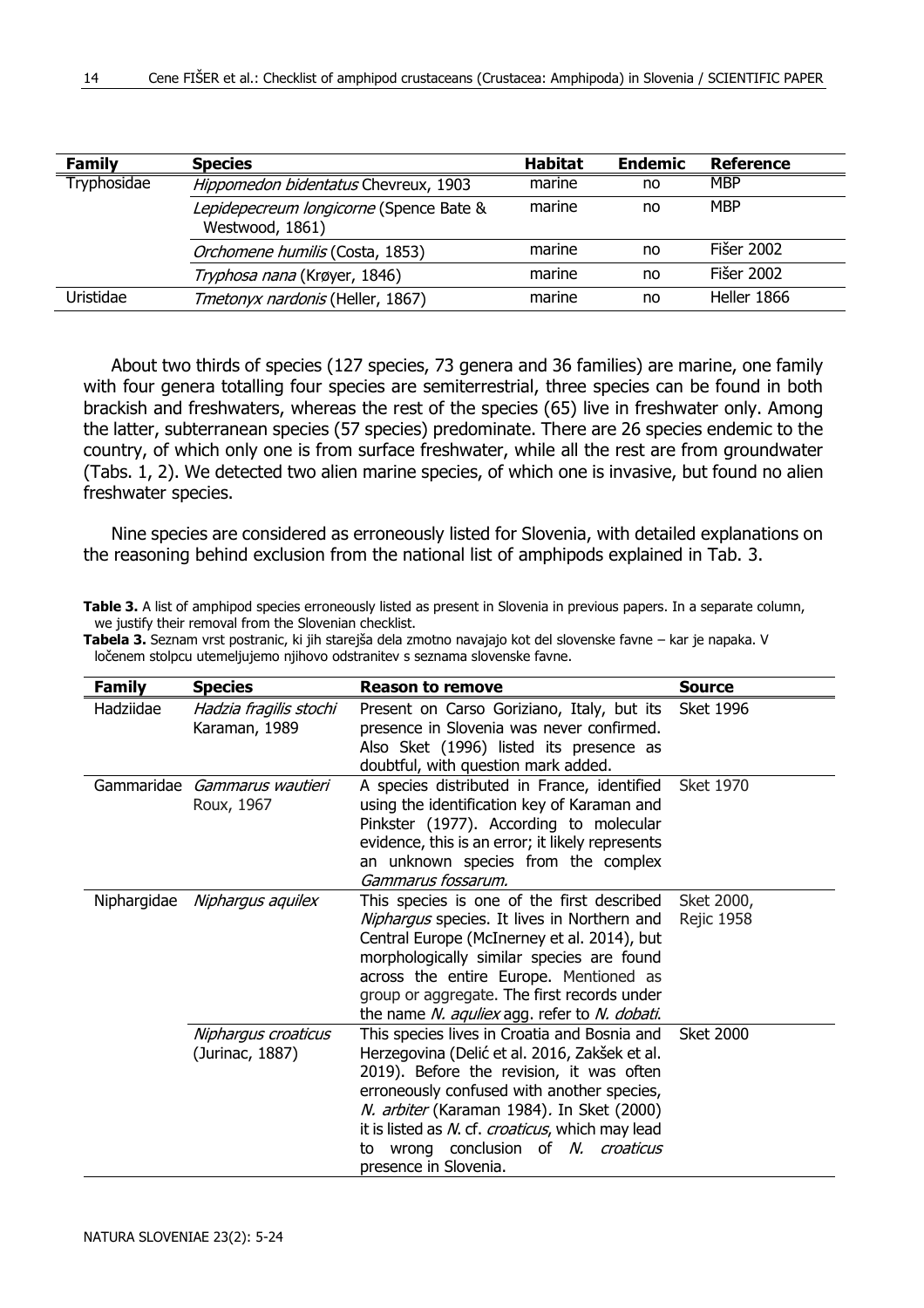| ۰            |
|--------------|
| I<br>w<br>×. |

| <b>Family</b> | <b>Species</b>                              | <b>Reason to remove</b>                                                                                                                                                                                                                                                                                                                                                                                                         | <b>Source</b>                                                             |
|---------------|---------------------------------------------|---------------------------------------------------------------------------------------------------------------------------------------------------------------------------------------------------------------------------------------------------------------------------------------------------------------------------------------------------------------------------------------------------------------------------------|---------------------------------------------------------------------------|
|               | Niphargus kochianus                         | This species is one of the first described<br>Niphargus species. It lives in Northern and<br>Central Europe (McInerney et al. 2014), but<br>morphologically similar species are found<br>across the entire Europe. The first records<br>under the name N. group kochianus refer to<br>οf<br>populations<br>N.<br>longidactylus,<br>N. labacensis and N. minor.<br>Mentioned as Niphargus kochianus ssp. or<br>N. qr. kochianus. | Sket 1972,<br>Sket 1979,<br>Sket & Velkovrh 1981,<br><b>Sket 2000</b>     |
|               | Nipharqus jovanovici                        | This species lives in Macedonia and Greece<br>(Karaman 2017), but several species from<br>Slovenia were assigned as closely-related<br>subspecies<br>(N. grandii,<br>species<br>or<br>multipennatus).<br>Mentioned<br>N.<br>as<br>N. jovanovici ssp. (Sket 1972).                                                                                                                                                               | <b>Sket 1972</b>                                                          |
|               | Niphargus hrabei<br>S. Karaman, 1932        | This species is distributed throughout the<br>Pannonian basin and could be expected in<br>Slovenia (Copilas-Ciocianu et al. 2017).<br>However, its presence has never been<br>confirmed,<br>even<br>though<br>related<br>a<br>undescribed species lives in Krakovski gozd<br>(Borko et al. 2021). Sket (1996) mentiones<br>this species with question mark.                                                                     | <b>Sket 1996</b>                                                          |
|               | Niphargus puteanus<br>(Koch & Panzer, 1836) | Nipharqus puteanus is distributed in the<br>Rhine and upper Danube basins and<br>Luxembourg (Weber et al. 2020). However,<br>this is the first Niphargus species to be<br>described, and many other species were<br>originally described as its subspecies. In<br>Slovenia, N. spoeckeri and N. krameri were<br>probably confused with this species.                                                                            | Gherlizza 1999,<br>Megušar 1914,<br>Perko 1910                            |
|               | Niphargus tauri                             | This species lives in Turkey, but similar<br>species were reported from Western<br>Balkans, including Slovenia. N. carniolucus<br>was initially affiliated to this species. It was<br>reported as N. tauri ssp. or as N. tauri gr.                                                                                                                                                                                              | Matjašič & Sket 1971,<br>Sket 1970,<br>Sket 1979,<br>Sket & Velkovrh 1981 |

# **Discussion**

In this contribution, we are increasing the number of registered species for Slovenia, as we list 77 (nearly 39%) of all amphipod species for the first time for our country. The large majority of species (131 species, 66% of all) is marine, found in the Slovenian part of the Northern Adriatic Sea. Two species (Caprella scaura, Jassa marmorata) are alien and one (Monocorophium sextonae) is cryptogenic (EASIN 2021). The marine species represent approximately 29% (127 out of 451) of all Mediterranean species (Ruffo et al. 1998). This is a relatively large share of regional species richness even though the Northern Adriatic Sea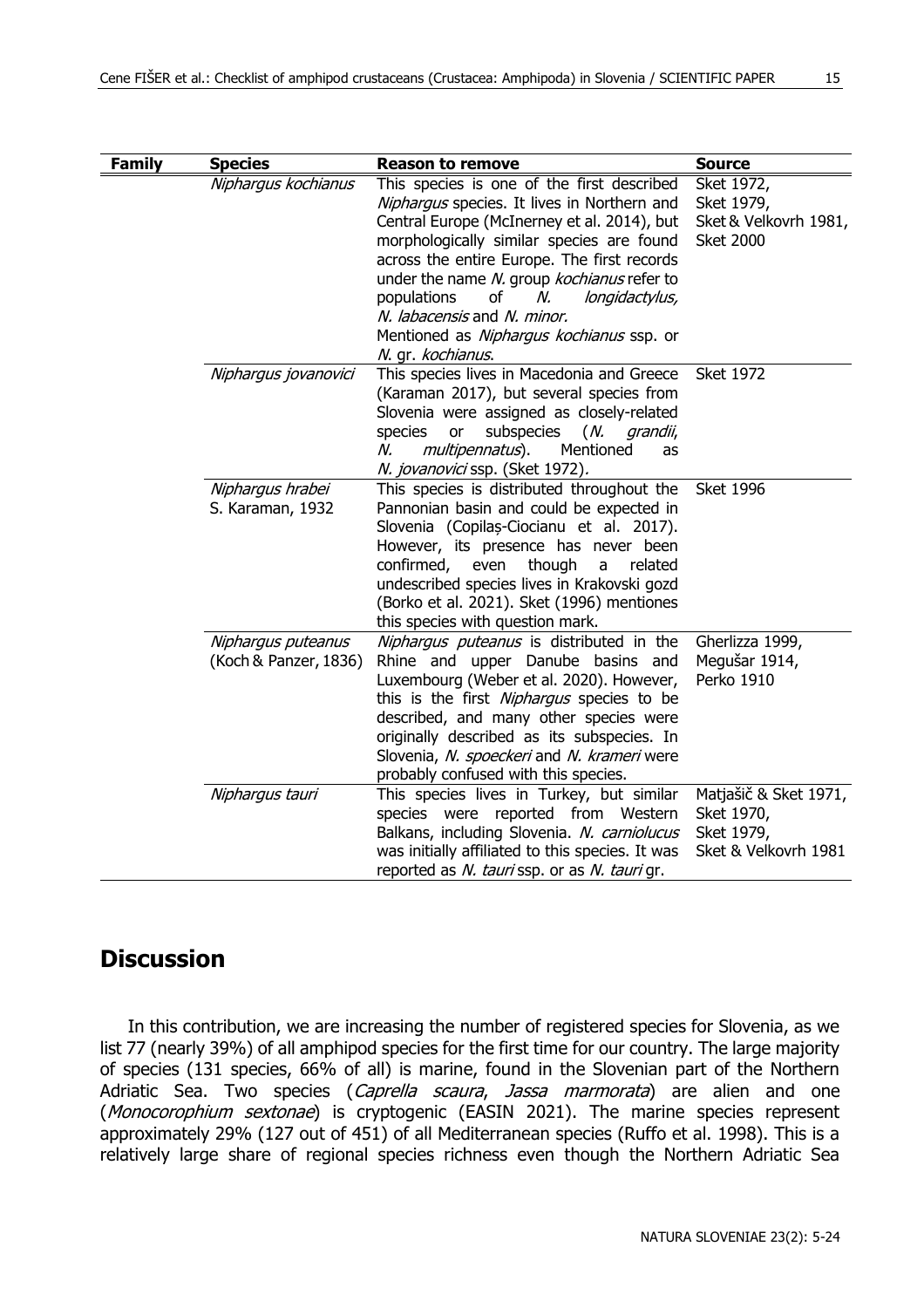represents only a small fraction of the entire Mediterranean Sea, with Slovenian sea representing even smaller fraction. The share of marine against all Slovenian amphipods (64%), however, is somewhat lower than their respective share on a global scale (80%, Horton et al. 2021). This deviation can be in part explained by the fact that marine amphipods have not been systematically studied, in contrast to intensively studied freshwater amphipods. We believe that more intense research should expand the list of inhabitants of Slovenian sea. For example, the monograph of Mediterranean amphipods reported six species from the sea near Rovinj (Croatia) and Trieste (Italy), i.e., south and north of Slovenian coast, respectively, the presence of which can be highly expected in the Slovenian sea as well (Krapp-Schickel & Zavodnik 1996, Ruffo et al. 1998). Finally, we found some individuals that may belong to alien species, but need a confirmation from a specialist for these families.

Among freshwater amphipod species, subterranean amphipod species (groundwater species) represent the main share of species (57 out of 64 freshwater species). Subterranean amphipods comprise species from currently six genera, Bogidiella, Carinurella, Ingolfiella, Niphargus, Niphargobates and Synurella. Two of them, Niphargobates and Carinurella, are in need of taxonomic revision, as they are nested in phylogenetic trees within the genus Niphargus (Esmaeili-Rineh et al. 2015, Borko et al. 2021). Species of the genus *Niphargus* dominate in groundwaters (53 species). The high number of *Niphargus* species seems to be a result of turbulent geological history that in a broader region of the Western Balkans prompted multiple evolutionary radiations, descendants of which dispersed into the territory that is nowadays called Slovenia (Borko et al. 2021). The number of current species of this genus is rather underestimated since the morphological identification of *Niphargus* species is challenging and the taxonomy of the genus incomplete. We estimate there might be between 30–50% additional and yet undescribed species (Borko et al., in revision).

The only *Synurella* species listed in the checklist needs further clarifications. Slovenian populations of S. ambulans colonized a number of Slovenian caves, with each subterranean population differing from neighbouring surface populations and hence suggesting multiple independent colonization events and probable ongoing speciation (Pekolj 2020). Some authors considered morphologically differentiated subterranean populations as a distinct subspecies named S. ambulans subterranea (Karaman 1931). Subterranean Synurella resembles the evolutionary history of the isopod species Asellus aquaticus (Linnaeus, 1758), which independently colonized subterranean waters several times, and molecular studies suggest that most of these cave populations deserve separate species status (Verovnik et al. 2009, Konec et al. 2015). By analogy, we assume that subterranean populations of *Synurella* represent distinct species, a hypothesis that should be tested using molecular tools.

Most endemic species are groundwater species, although there is one endemic species in the surface freshwater. The term »endemic« requires a caution note. For the needs of this checklist, we considered »endemic« those species the distributional range of which falls completely within the political borders of Slovenia. However, there are species having small distribution ranges, which also occur in either of the neighbouring countries (Italy, Croatia). Even though they are not national endemics, they are endemic to very small geographic area (often called subendemic). A different case of missed national endemics in the current list are some large-ranged species that may have genetically distinct populations in Slovenia (e.g. N. liburnicus, N. krameri) and await to be taxonomically evaluated, formally described as species, and put on a list of national endemics.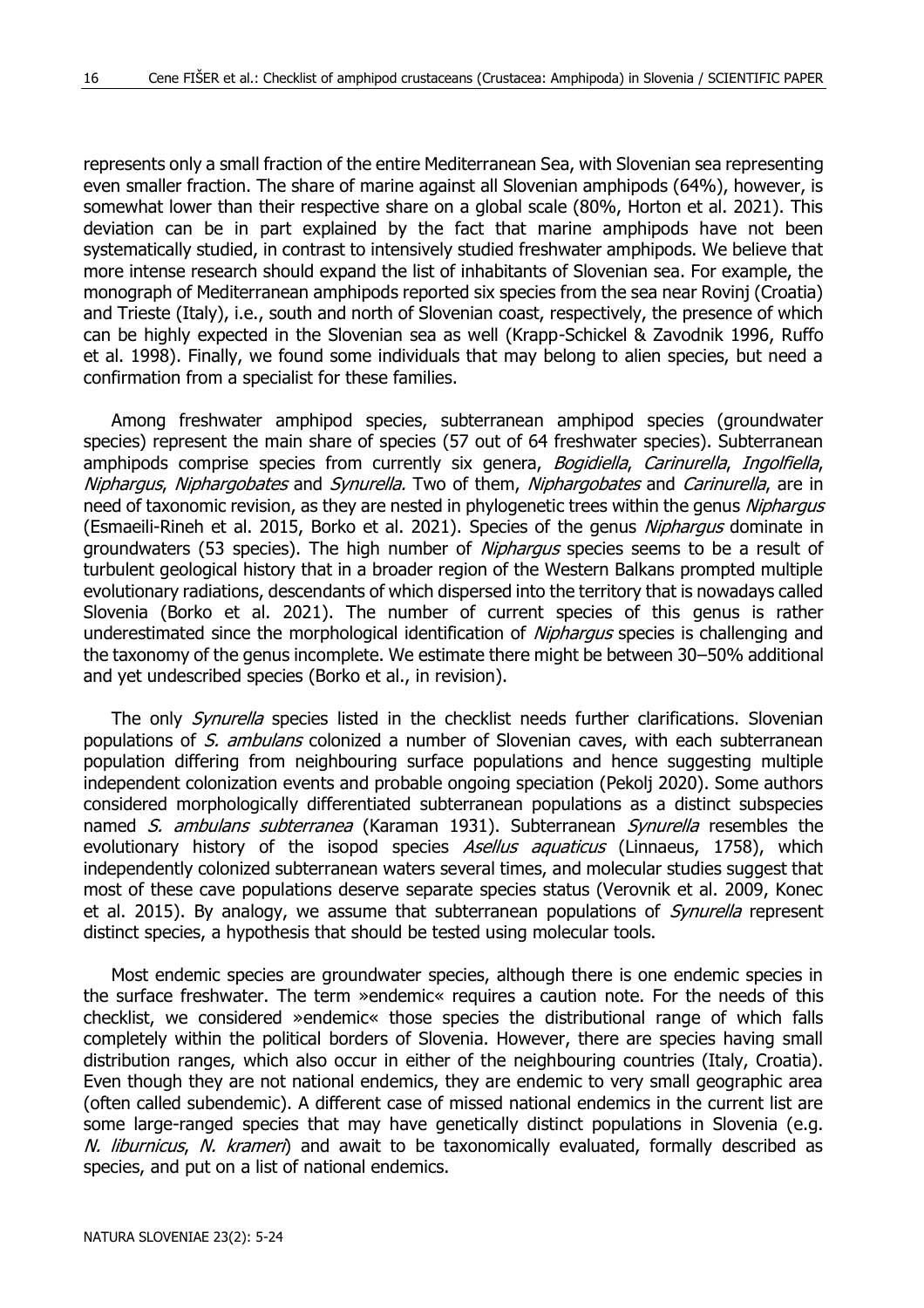The most species from poor ecological categories are species from the surface water and species from brackish water. These include genera *Homoeogammarus, Gammarus,* Jugogammarus and Synurella. Taxonomically unambiguous is the monotypic species Jugogammarus kusceri, a narrow endemic species living in springs within the catchment of the Krka River (Sket 1996). The taxonomic status of species from other genera is highly questionable. Individuals characterized as nominal species G. fossarum, G. balcanicus, G. roeselii and S. ambulans in fact belong to species-rich complexes (Copilas-Ciocianu & Petrusek 2015, Mamos et al. 2016, Csapó et al. 2020, Hupało et al. 2020, Wattier et al. 2020). With rare exceptions (Alther et al. 2017), most of Slovenian freshwater gammarids have never been studied genetically and we thus cannot evaluate their taxonomic status nor the true number of potential species. Consequently, distribution of these species in Slovenia and their conservation status remains poorly known.

Contrary to our expectations, as of present time and up to our knowledge, there is no confirmed record of invasive freshwater amphipod species presence from Slovenia. Many Ponto-Caspian species of the genera Dikerogammarus, Chelicorophium and Obesogammarus spread across the continent and through rivers and artificial channels and have reached Poland, Germany, France and Switzerland (Altermatt et al. 2014, Copilaş-Ciocianu et al. 2021). These species were recorded in the Drava and Sava Rivers in the territories of Croatia and Serbia more than a decade and five decades ago, respectively (Karaman 1974, Žganec et al. 2009). The probability that these species could be present also in Slovenia or could colonize Slovenian rivers, streams, and lakes in the near future is quite high. Thus, the here presented checklist offers a challenge to researchers, to look carefully into riverine benthos and check whether native fauna has encountered Pontocaspian newcomers.

Finally, while preparing and critically evaluating the checklist, several erroneous names resurfaced. Changes of species names are an integral part of taxonomic practice. Some species were in due revisions transferred to other genera during revisions, recognized as junior synonyms or erected from subspecies to species status. These names can be traced as synonyms on the World Register of Marine Species (Horton et al. 2021) and are not problematic. However, some sources of erroneous records can create confusion with the risk to be repeated when checklists are revised. First, some species were erroneously identified. As an example, in the past, individuals could have been identified as a widespread species (like Niphargus puteanus), but subsequent taxonomic work unveiled this individual belongs to another species (in this example, N. krameri) and the previously identified species (in this case N. puteanus) is not present in Slovenia (Weber et al. 2020). A similar confusion may derive from identification to the species level (e.g., N. aquilex) rather than to the subspecies level (in this case N. aquilex dobati), and subsequent taxonomic work raised subspecies to the species level (N. dobati); also in this example, nominal species does not live in the country (McInnerney et al. 2014). The last problem deals with dubious records, not backed with data. With the aim to remove such species from further lists, we decided to list them in this contribution, with the hope that they will no longer be listed as representatives of Slovenian amphipod fauna.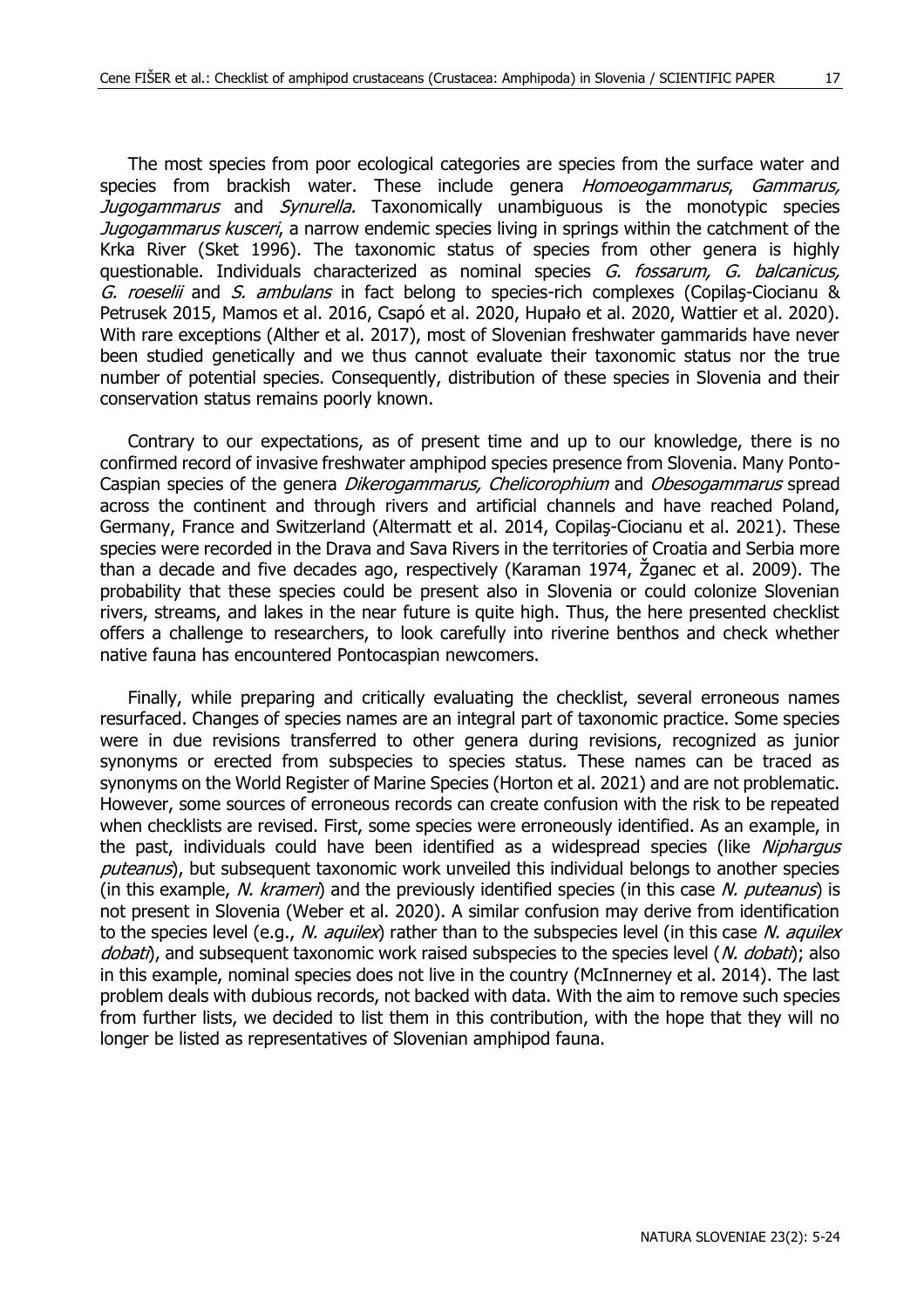## **Povzetek**

Postranice (Amphipoda) so z 10.000 vrstami med največjimi redovi rakov valilničarjev (Horton et al. 2021). Večina vrst je morskih (80 %), ostale (20 %) pa naseljujejo celinske vode vključno s podzemnimi vodami (Sket 1999a, Väinölä et al. 2008, Zagmajster et al. 2014). V tem delu smo posodobili seznam morskih in sladkovodnih vrst postranic z območja Slovenije. Posodobljeni seznam smo sestavili iz že objavljenih seznamov in jih dopolnili s podatki, objavljenimi po letu 2002. Slednje smo pridobili iz podatkovnih zbirk BioPortal (Center za kartografijo favne in flore) in SubBioDB (Raziskovalna skupina za speleobiologijo – SubBioLab). Ta seznam smo dopolnili z novejšimi in neobjavljenimi podatki iz zbirk Morske biološke postaje v Piranu (Nacionalni inštitut za biologijo) in skupine SubBioLab (Oddelek za biologijo, Biotehniška fakulteta Univerze v Ljubljani). V seznam smo vključili le formalno opisane vrste; navajamo pa jih z imeni, ki jih zbirka World Register of Marine Species (Horton et al. 2021) obravnava kot veljavna. Vsaki vrsti smo pripisali ekološko kategorijo (morska, morska, brakična, obrežna, površinska sladkovodna, podzemna sladkovodna) in morebiten status državnega endemita. Pojavljanje vrste v Sloveniji je podkrepljena z enim verodostojnim virom, bodisi objavo bodisi podatkom iz zbirke.

V Sloveniji smo do danes našli 198 vrst postranic, ki pripadajo 85 rodovom in 41 družinam. Za 77 vrst iz seznama je to prva navedba o njihovem pojavljanju na našem območju. Dve tretjini (127 vrst) sestavljajo morske postranice. Štiri vrste živijo na kopnem oz. obrežjih, tri vrste najdemo tako v brakičnih kot tudi celinskih vodah. Preostale vrste (64 vrst) živijo samo v celinskih vodah, od katerih prevladujejo tiste, ki jih najdemo v podzemnih vodah (57 vrst). Endemne vrste (26) so le v celinskih vodah in so, z eno izjemo, podzemne. Tujerodne vrste smo našli v morju, v celinskih vodah pa jih presenetljivo še nismo našli. Za devet vrst, ki pripadajo trem družinam in jih starejša dela navajajo kot del slovenske favne, smo ovrgli njihovo pojavljanje v Sloveniji.

Pregled seznama vrst razkriva dve osrednji težavi v razumevanju vrstne pestrosti postranic v Sloveniji. Morske vrste so bile vzorčene le priložnostno; njihovo število je podcenjeno zlasti na račun skromnega vzorčenja. Pri vrstah, ki naseljujejo celinske vode, so težave drugačne narave. Te vrste so pogosto kompleksi t. i. kriptičnih vrst. Razjasnitev njihovega taksonomskega statusa zahteva uporabo molekulske taksonomije, kar je zamuden proces in epilog lahko pričakujemo šele v naslednjih letih.

## **Acknowledgements**

The preparation of this checklist has been encouraged by the need for a national checklist of taxa in Slovenia, as a necessary backbone of taxa to be included in the NarcIS - Nature Conservation Information System, established via the EU funded project LIFE NarcIS (LIFE19 GIE/SI/000161). The past field work and research of Slovenian amphipod fauna was funded by the Slovenian Research Agency through core programme P1-0184 and project J1-2464.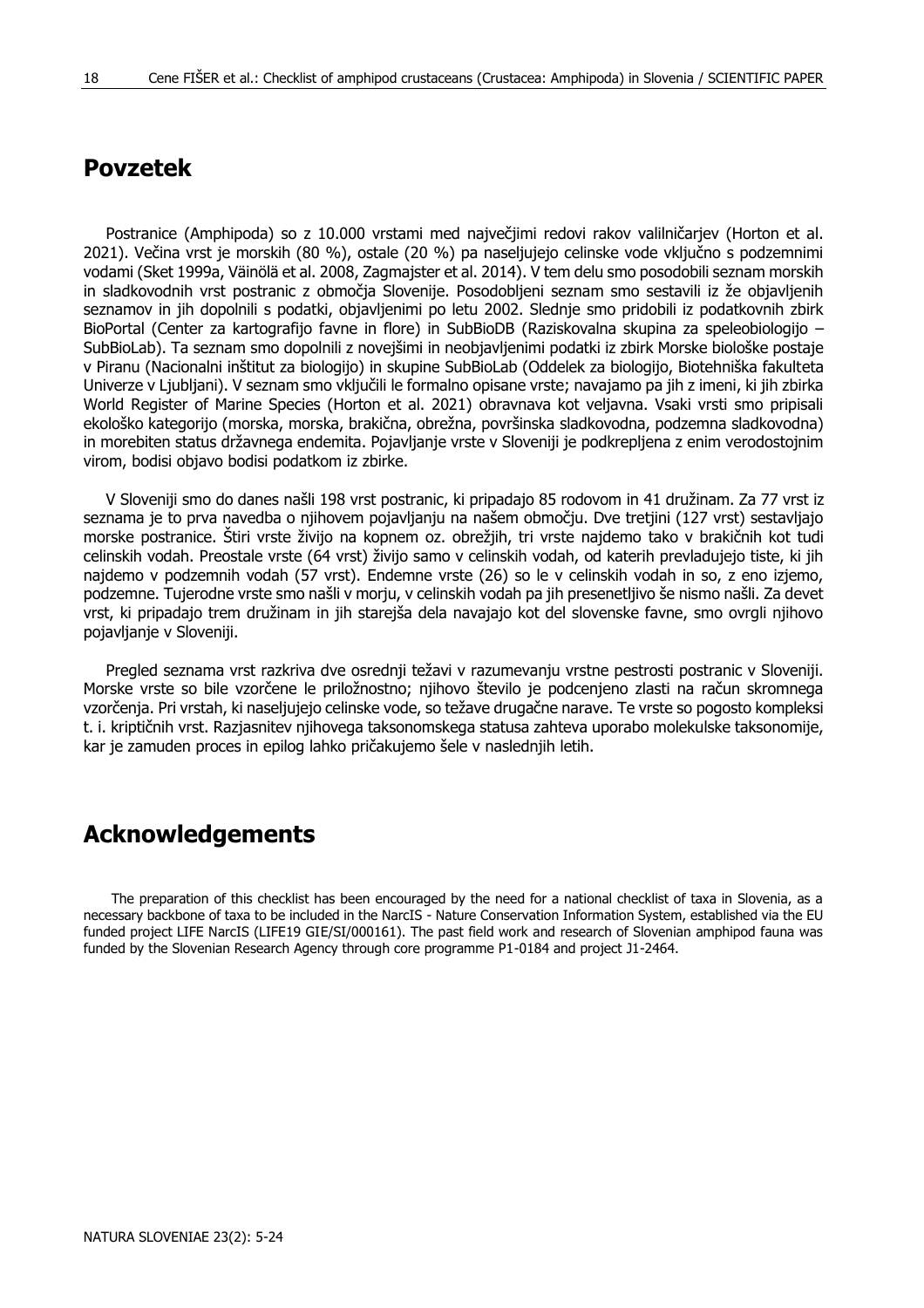#### **References**

- Altermatt F., Alther R., Fišer C., Jokela J., Konec M., Küry D., Mächler E., Stucki P., Westram A.M. (2014): Diversity and distribution of freshwater amphipod species in Switzerland (Crustacea: Amphipoda). PLoS One 9(10): e110328.
- Alther R., Fišer C., Altermatt F. (2016): Description of a widely distributed but overlooked amphipod species in the European Alps. Zool. J. Linn. Soc. 179(4): 751-766.
- Borko Š., Trontelj P., Seehausen O., Moškrič A., Fišer C. (2021): A subterranean adaptive radiation of amphipods in Europe. Nat. Commun. 12(1): 1-12.
- Bregović P., Fišer C., Zagmajster M. (2019): Contribution of rare and common species to subterranean species richness patterns. Ecol. Evol. 9(20): 11606-11618.
- Copilaş-Ciocianu D., Petrusek A. (2015): The southwestern Carpathians as an ancient centre of diversity of freshwater gammarid amphipods: insights from the *Gammarus fossarum* species complex. Mol. Ecol. 24: 3980-3992.
- Copilaș-Ciocianu D., Borko Š., Fišer C. (2020): The late blooming amphipods: Global change promoted post-Jurassic ecological radiation despite Palaeozoic origin. Mol. Phylogenet. Evol. 143: 106664.
- Copilaș-Ciocianu D., Fišer C., Borza P., Balazs G., Angyal D., Petrusek A. (2017): Low intraspecific genetic divergence and weak niche differentiation despite wide ranges and extensive sympatry in two epigean Niphargus species (Crustacea: Amphipoda). Zool. J. Linn. Soc. 181(3): 485-499.
- Copilaş-Ciocianu D., Sidorov D., Šidagytė-Copilas E. (2021) Global distribution and diversity of Ponto-Caspian amphipods. bioRxiv: https://doi.org/10.1101/2021.07.19.452907
- Csapó H., Krzywoźniak P., Grabowski M., Wattier R., Bącela-Spychalska K., Mamos T., Jelić M., Rewicz T. (2020): Successful post-glacial colonization of Europe by single lineage of freshwater amphipod from its Pannonian Plio-Pleistocene diversification hotspot. Sci. Rep. 10: 18695.
- Culver D.C., Pipan T. (2014): Shallow subterranean habitats: ecology, evolution, and conservation, 1<sup>st</sup> ed. Oxford University Press, Oxford, 258 pp.
- Delić T., Švara V., Coleman C.O., Trontelj P., Fišer C. (2017a): The giant cryptic amphipod species of the subterranean genus Niphargus (Crustacea, Amphipoda). Zool. Scr. 46: 740-752.
- Delić T., Trontelj P., Rendoš M., Fišer C. (2017b): The importance of naming cryptic species and the conservation of endemic subterranean amphipods. Sci. Rep. 7: 3391.
- Delić T., Trontelj P., Zakšek V., Brancelj A., Simčič T., Stoch F., Fišer C. (2021): Speciation of a subterranean amphipod on the glacier margins in South Eastern Alps, Europe. J. Biogeogr. in press, 13 pp.
- Delić T., Trontelj P., Zakšek V., Fišer C. (2016): Biotic and abiotic determinants of appendage length evolution in a cave amphipod. J. Zool. 299(1): 42-50.
- Dodd J.A., Dick J.T.A., Alexander M.E., MacNeil C., Dunn A.M., Aldridge D.C. (2014): Predicting the ecological impacts of a new freshwater invader: functional responses and prey selectivity of the 'killer shrimp', *Dikerogammarus villosus*, compared to the native *Gammarus pulex*. Freshw. Biol. 59: 337-352.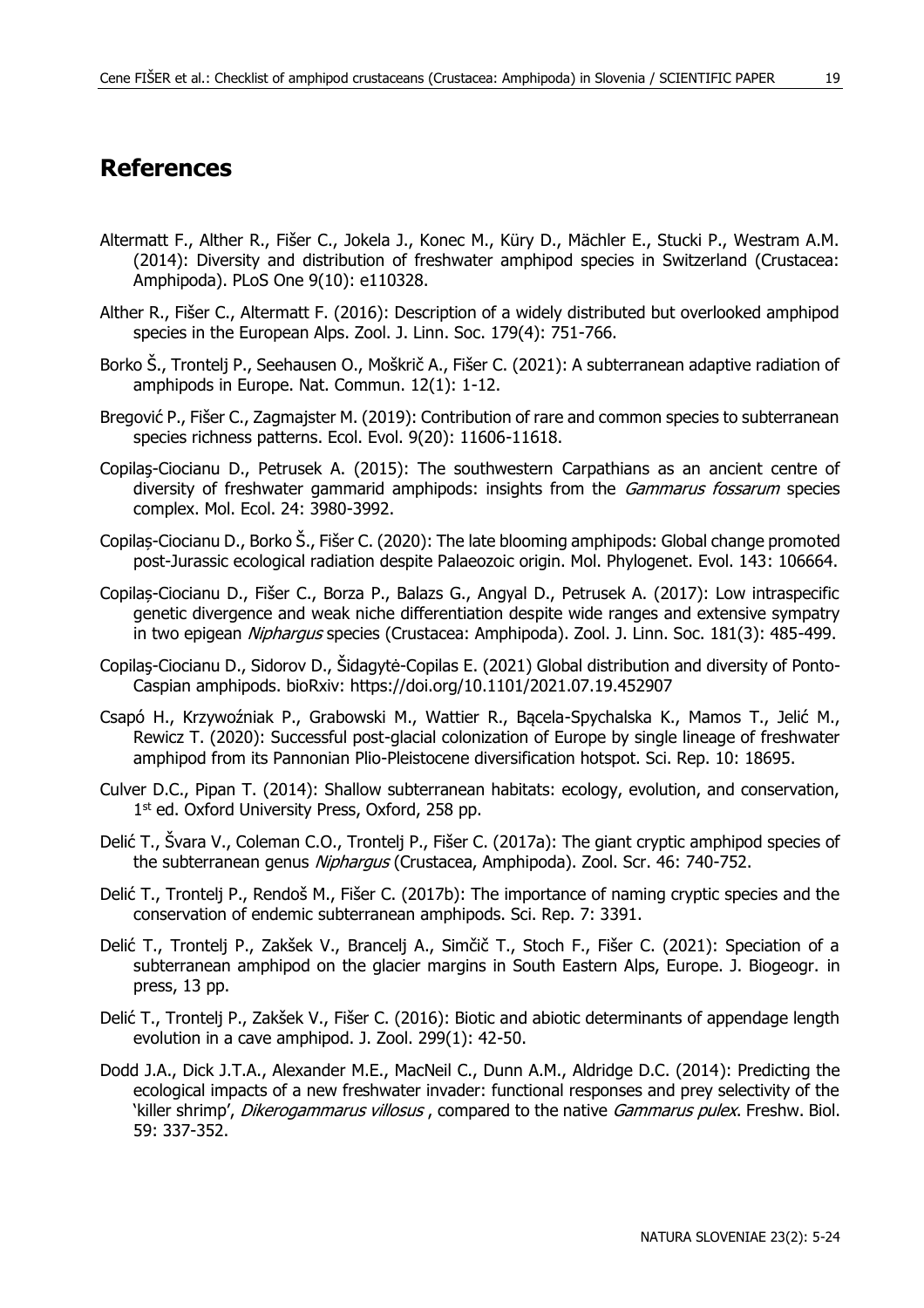- EASIN (2021): European Commission Joint Research Centre European Alien Species Information Network (EASIN) https://easin.jrc.ec.europa.eu/easin [accessed on 30.10.2021]
- Esmaeili-Rineh S., Mamaghani-Shishvan M., Fišer C., Akmali V., Najafi N. (2020): Range sizes of groundwater amphipods (Crustacea) are not smaller than range sizes of surface amphipods: A case study from Iran. Contrib. to Zool. 89(1): 1-13.
- Esmaeili-Rineh S., Sari A., Delić T., Moškrič A., Fišer C. (2015): Molecular phylogeny of the subterranean genus Niphargus (Crustacea : Amphipoda) in the Middle East: a comparison with European Niphargids. Zool. J. Linn. Soc. 175: 812-826.
- Feckler A., Thielsch A., Schwenk K., Schulz R., Bundschuh M. (2012): Differences in the sensitivity among cryptic lineages of the *Gammarus fossarum* complex. Sci. Total Environ. 439: 158-164.
- Fišer C. (2002): Prispevek k poznavanju postranic iz skupine Gammaridea (Amphipoda , Gammaridea) slovenske morske obale. Nat. Slov. 4: 33-39.
- Fišer C., Zagmajster M. (2009): Cryptic species from cryptic space: the case of Niphargus fongi sp. n. (Amphipoda, Niphargidae). Crustaceana 82: 593-614.
- Fišer C., Coleman C.O., Zagmajster M., Zwittni B., Gereck R., Sket B. (2010): Old museum samples and recent taxonomy: A taxonomic, biogeographic and conservation perspective of the Niphargus tatrensis species complex (Crustacea: Amphipoda). Org. Divers. Evol. 10: 5-22.
- Fišer C., Keber R., Kereži V., Moškrič A., Palandančić A., Petkovska V., Potočnik H., Sket B. (2007): Coexistence of species of two amphipod genera: Niphargus timavi (Niphargidae) and Gammarus fossarum (Gammaridae). J. Nat. Hist. 41: 2641-2651.
- Fišer C., Sket B., Stoch F. (2006a): Distribution of four narrowly endemic Nipharqus species (Crustacea: Amphipoda) in the western Dinaric region with description of a new species. Zool. Anz. 245: 77-94.
- Fišer C., Trontelj P., Sket B. (2006b): Phylogenetic analysis of the *Niphargus orcinus* species– aggregate (Crustacea: Amphipoda: Niphargidae) with description of new taxa. J. Nat. Hist. 40: 2265-2315.
- Fišer Ž., Novak L., Luštrik R., Fišer C. (2016): Light triggers habitat choice of eyeless subterranean but not of eyed surface amphipods. Naturwissenschaften 103(1-2): 7.
- Gherlizza F. (1999): Articoli, note bibliografiche e segnalazioni sulla fauna ipogea riportati sulla rivista "Il tourista" del Club touristi triestini (1894 al 1913). Centralgrafica s.n.c., Trieste, 48 pp.
- Grabowski M., Rewicz T., Bacela-Spychalska K., Konopacka A., Mamos T., Jazdzewski K. (2012): Cryptic invasion of Baltic lowlands by freshwater amphipod of Pontic origin. Aquat. Invasions 7: 337-346.
- Gudmundsdóttir R., Kornobis E., Kristjánsson B.K., Pálsson S. (2018): Genetic analysis of ciliates living on the groundwater amphipod *Crangonyx islandicus* (Amphipoda: Crangonyctidae). Acta Zool. 99: 188-198.
- Heller C. (1866): Beiträge zur näheren Kenntniss der Amphipoden des Adriatischen Meeres. (Als 1. Fortsetzung der "Untersuchungen über die Litoralfauna des Adriatischen über die Litoralfauna des Adriatischen Meeres", siehe Bd. 46 p. 415). Kaiserlichen Akademie der Wissenschaften, Wien, 96 pp.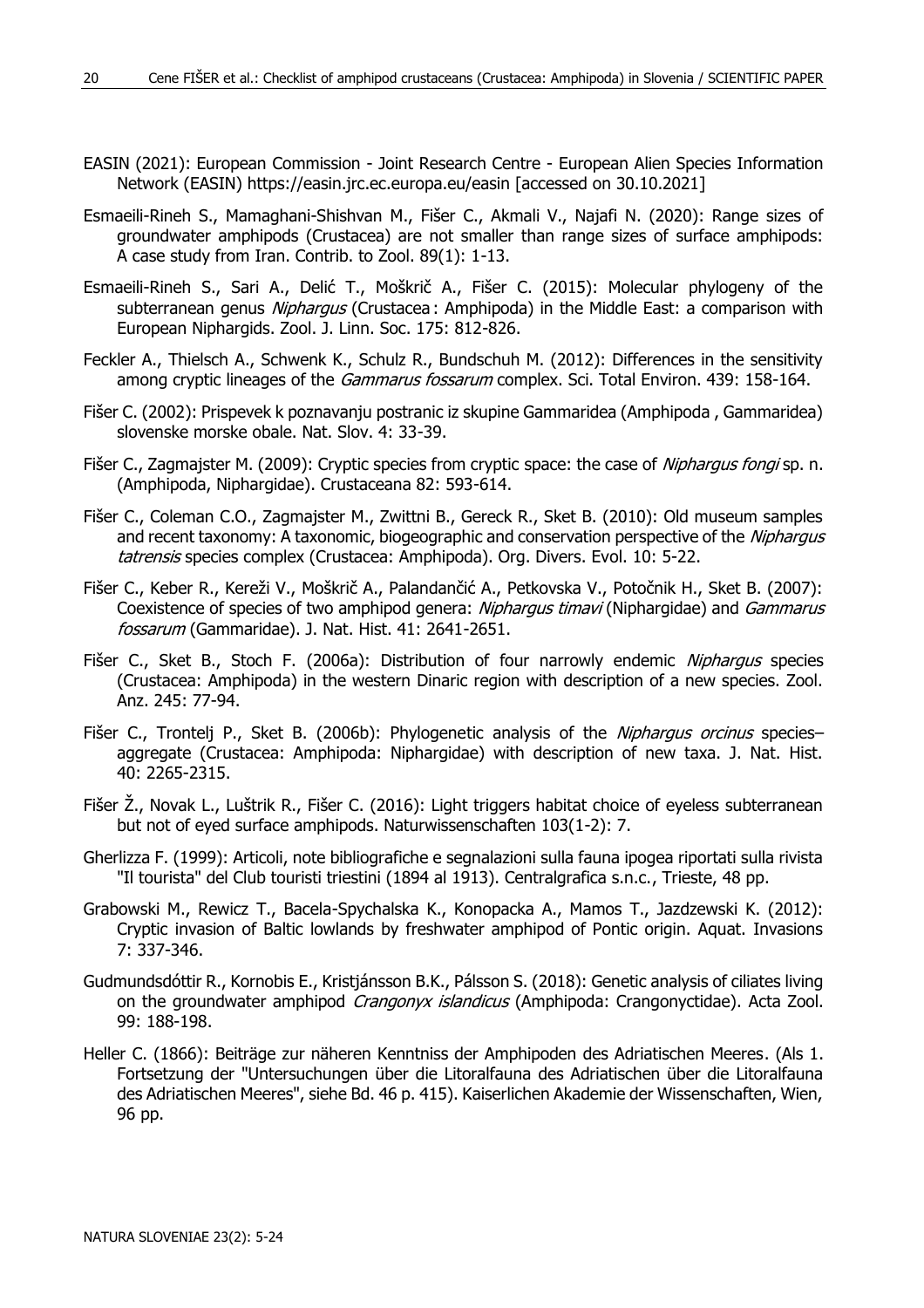- Horton T., Lowry J.K., De Broyer C., Bellan-Santini D., Coleman C.O., Daneliya M.E., Dauvin J.C., Fišer C., Gasca R., Grabowski M., Guerra-García J.M., Hendrycks E., Holsinger J., Hughes L., Jaume D., Jazdzewski K., Just J., Kamaltynov R.M., Kim Y.-H., King R.A., Krapp-Schickel T., LeCroy S., Lörz A.-N., Senna A., Serejeo C., Sket B., Tandberg A.H., Thomas J., Thurston M., Vader W., Väinölä R., Vonk R., White K.N., Zeidler W. (2021): World Amphipoda Database http://www.marinespecies.org/amphipoda [accessed on 19.4. 2021].
- Hupało K., Karaouzas I., Mamos T., Grabowski M. (2020): Molecular data suggest multiple origins and diversification times of freshwater gammarids on the Aegean archipelago. Sci. Rep. 10: 19813.
- Jamieson A.J., Fujii T., Mayor D.J., Solan M., Priede I.G. (2010): Hadal trenches: the ecology of the deepest places on Earth. Trends Ecol. Evol. 25: 190-197.
- Jazdzewski K., Konopacka A., Grabowski M. (2004): Recent drastic changes in the gammarid fauna (Crustacea, Amphipoda) of the Vistula River deltaic system in Poland caused by alien invaders. Divers. Distrib. 10: 81-87.
- Kaestner A. (1967): Invertebrate Zoology, 3. Crustacea. Interscience Publishing, New York, 523 pp.
- Karaman G.S. (1974): Catalogus faunae Jugoslaviae. Crustacea: Amphipoda. Academia Scientiarum et Artium Slovenica, Ljubljana: 1-41.
- Karaman G.S. (1984): Revizija Niphargus orcinus grupe I dio (fam. Niphargidae) (Contribution to the Knowledge of the Amphipoda 130). Montenegrin Acad. Sci. Arts Glas. Sect. Nat. Sci. 4: 7-79.
- Karaman G.S. (1988): The new species of the genus Niphargus Schiödte (Gammaridea, fam. Niphargidae) from Italy and Yugoslavia (Contribution to the knowledge of the Amphipoda 177). Poljoprivreda i šumarstvo XXXIV (2-3): 11-31.
- Karaman G.S. (2017): Nipharqus cymbalus, new species and N. jovanovici S. Kar. 1931 in Greece (Contribution To the Knowledge of the Amphipoda 298). Agriculture and Forestry 63: 263-279.
- Karaman G.S., Pinkster S. (1977): Freshwater Gammarus species from Europe, North Africa and adjacent regions of Asia (Crustacea - Amphipoda). Part I. Gammarus pulex - group and related species. Bijdragen tot de Dierkunde 47(1): 1-97.
- Karaman S.L. (1931): Uber die Synurellen Jugoslaviens. Prirodoslovne razprave 1: 25-30.
- Karaman S.L. (1932): 5. Beitrag zur Kenntnis der Süsswasser Amphipoden. Prirodoslovne razprave 1: 179–232.
- Karaman S. (1950): Podrod *Orniphargus* u Jugoslaviji I. In: O nekim amfipodima-izopodima Balkana i o njihovoj široj sistematiki. Posebna Izdanja 163: 119-136
- Karaman S. (1952): Podrod *Stygoniphargus* u Sloveniji i Hrvatskoj. Prirodosl. istraživanja 25: 5-38.
- Konec M., Prevorčnik S., Sarbu S.M., Verovnik R., Trontelj P. (2015): Parallels between two geographically and ecologically disparate cave invasions by the same species, Asellus aquaticus (Isopoda, Crustacea). J. Evol. Biol. 28: 864-875.
- Krapp-Schickel T., Zavodnik D. (1996): Amphipodology in the surroundings of Rovinj (Marine institute of Istria, Croatia, N Adriatic Sea) and adjacent regions. Bolletino del Mus. Civ. di Stor. Nat. di Verona 20: 453-465.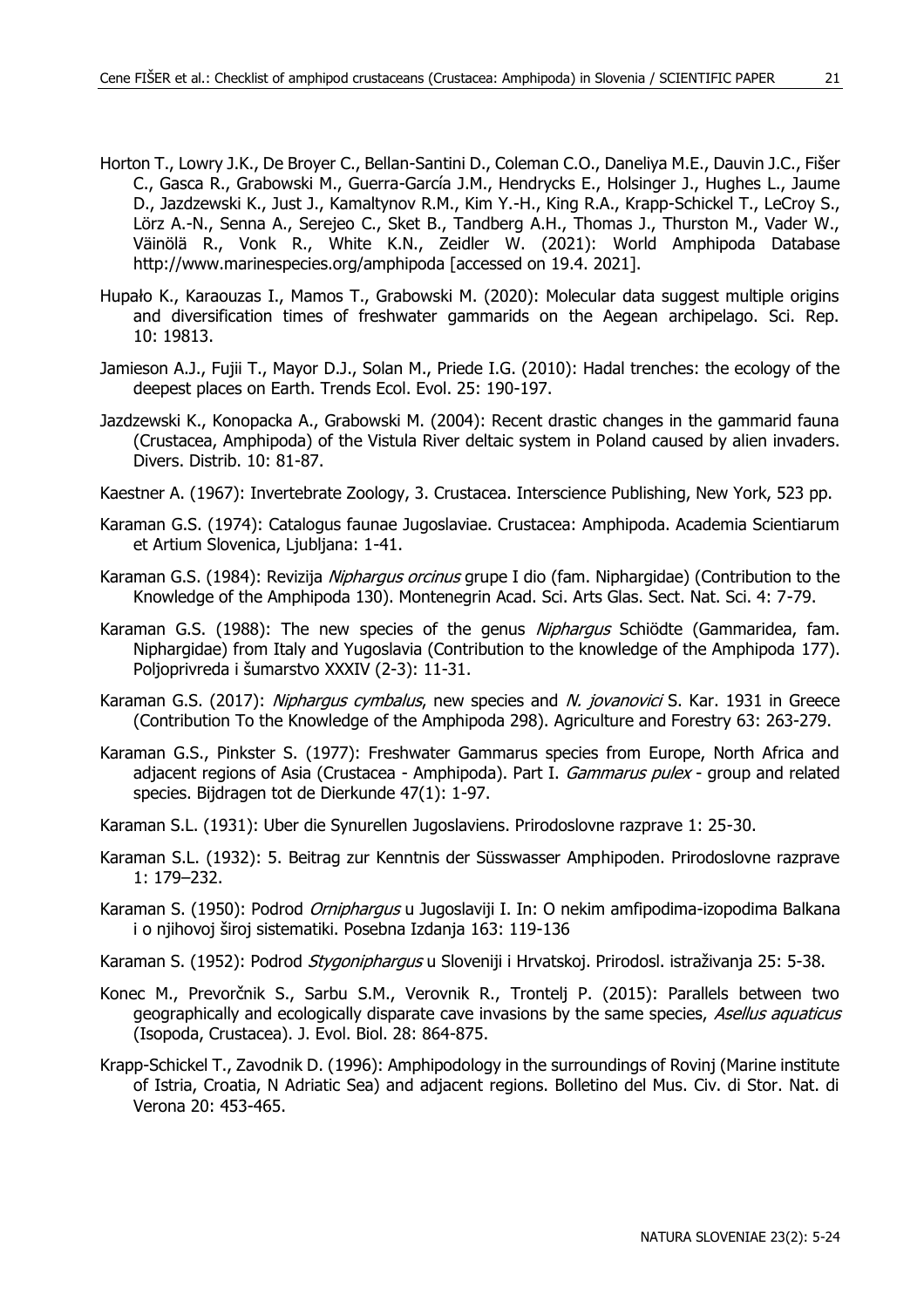- Lörz A.N., Myers A., Gordon D. (2014): An inquiline deep-water bryozoan / amphipod association from New Zealand, including the description of a new genus and species of Chevaliidae. Eur. J. Taxon. 72: 1-17.
- MacNeil C., Dick J.T.A., Elwood R.W. (1997): The trophic ecology of freshwater Gammarus spp. (Crustacea: Amphipoda): Problems and perspectives concerning the functional feeding group concept. Biol. Rev. 72: 349-364.
- Major K., Soucek D.J., Giordano R., Wetzel M.J., Soto-Adames F. (2013): The common ecotoxicology laboratory strain of Hyalella azteca is genetically distinct from most wild strains sampled in eastern North America. Environ. Toxicol. Chem. 32: 2637-2647.
- Mamos T., Wattier R., Burzyński A., Grabowski M. (2016): The legacy of a vanished sea: a high level of diversification within a European freshwater amphipod species complex driven by 15 My of Paratethys regression. Mol. Ecol. 25: 795-810.
- Matjašič J. (1990): Monography of the family Scutariellidae (Turbellaria, Temnocephalidea) = Monografija družine Scutariellidae (Turbellaria, Temnocephalidea). Slovenska akademija znanosti in umetnosti, Ljubljana, 166 pp.
- Matjašič J., Sket B. (1971): Jamski hidroid s Slovenskega krasa. Biol. vestn. 19: 139-145.
- Megušar F. (1914): Oekologischen Studien an Höhlentieren. Carniola, Ljubljana 5: 63-83.
- McInerney C.E., Maurice L., Robertson A.L., Knight L.R.F.D., Arnscheidt J.J., Venditti C., Dooley J.S.G., Mathers T., Matthijs S., Eriksson K., Proudlove G.S., Hänfling B. (2014): The ancient Britons: groundwater fauna survived extreme climate change over tens of millions of years across NW Europe. Mol. Ecol. 23: 1153-1166.
- Myers A.A., Lowry K. (2009): The biogeography of Indo-West Pacific tropical amphipods with particular reference to Australia. Zootaxa 127: 109-127.
- Pekolj A. (2020): Morfometrična analiza površinskih in jamskih populacij bibic (Synurella ambulans) [Morphometric analysis of subterranean and cave populations of *Synurella ambulans*]. Master Thesis, University of Ljubljana [magistrsko delo : magistrski študij - 2. Stopnja], 65 pp.
- Perko G. (1910): Die Adelsberger Grotte in Wort und Bild. Komitee für den Bau eines internationalen Museums für Höhlenkunde in Adelsberg, Adelsberg, 78 pp.
- Prevorčnik S., Remškar A., Fišer C., Sket B., Bračko G., Delić T., Mori N., Brancelj A., Zagmajster M. (2019): Interstitial fauna of the Sava River in eastern Slovenia. Nat. Slov. 21: 13-23.
- Rejic M. (1956): Dve novi vrsti nifargid iz Slovenije. Biol. vest 5: 79-84.
- Rejic M. (1958): Problem razširjenosti kopepodnih in amfipodnih rakov po Ljubljanskem barju. Razprave Slovenske akademije znanosti in umetnosti, Razred za prirodoslovne in medicinske vede, Oddelek za prirodoslovne vede, Ljubljana 4: 167-207.
- Ruffo S., Bellan-Santini D., Karaman G.S., Ledoyer M., Myers A.A., Vader W. (1982): The Amphipoda of the Mediterranean, part 1. Memoires de l'Institut Oceanographique 13, Fondation Albert 1er, Prince de Monaco: 1-364.
- Ruffo S., Bellan-Santini, D. Karaman G.S., Ledoyer M., Myers A.A., Vader W. (1989): The Amphipoda of the Mediterranean, part 2, . Memoires de l'Institut Oceanographique 13, Fondation Albert 1er, Prince de Monaco: 365-576.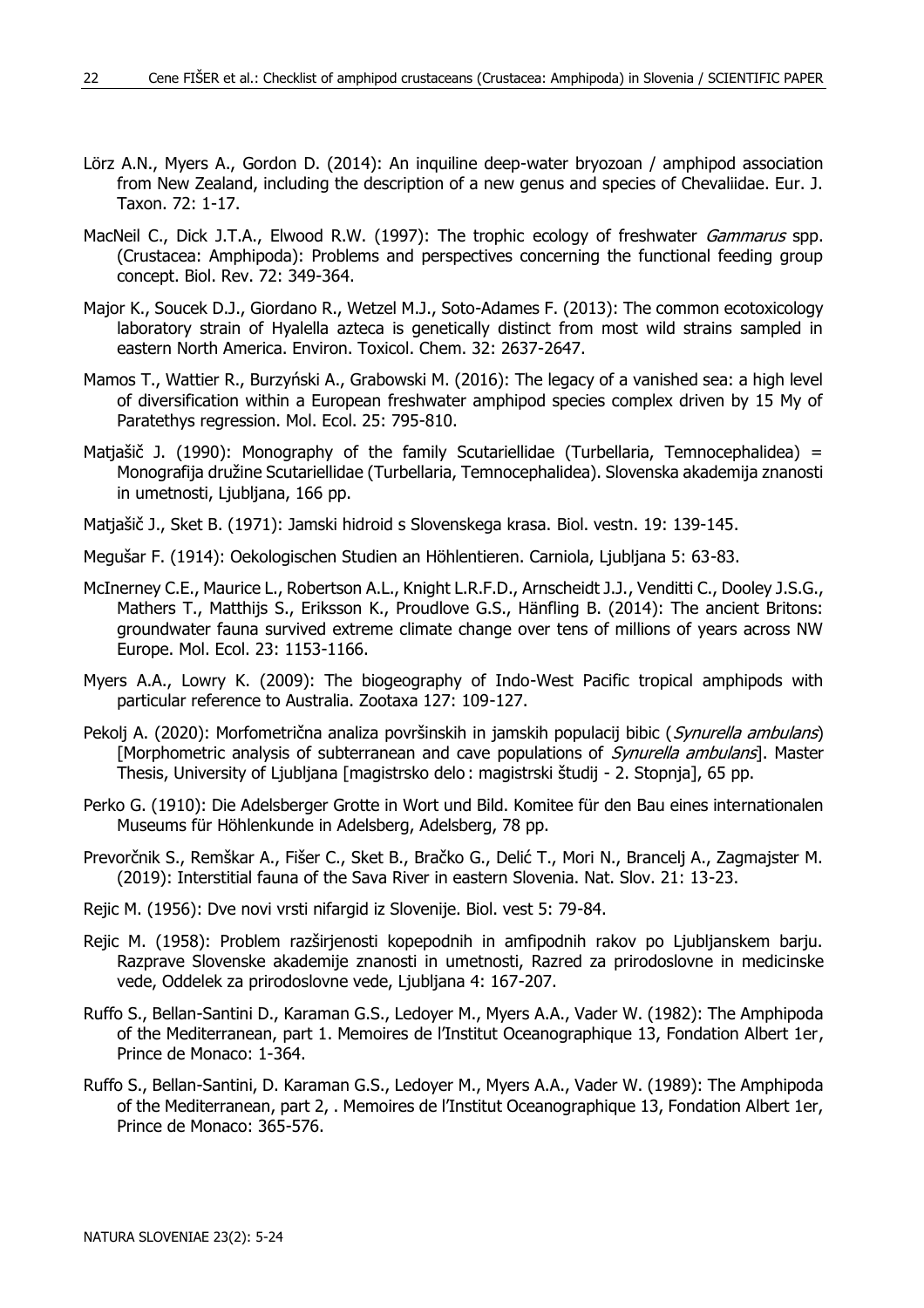- Ruffo S., Bellan-Santini D., Karaman G.S., Ledoyer M., Myers A.A., Vader W. (1998): The Amphipoda of the Mediterranean, part 4. Memoires de l'Institut Oceanographique 13, Fondation Albert 1er, Prince de Monaco, Monaco: 815-950.
- Schellenberg A. (1933): Hohlenflohkrebse des Adelsberger Grottensystems nebst Bemerkungen uber Nipharqus kochianus. Mitteilungen über Höhlen- und Karstforsch. 2: 32-36.
- Shaw J.C., Henriksen E.H., Knudsen R., Kuhn J.A., Kuris A.M., Lafferty K.D., Siwertsson A., Soldánová M., Amundsen P.A. (2020): High parasite diversity in the amphipod *Gammarus lacustris* in a subarctic lake. Ecol. Evol. 10(21): 12385-12394.
- Sket B. (1958): Prispevek k poznavanju naših amfipodov. Biol. vestn. 6: 66-75.
- Sket B. (1960): Einige neue Formen der Malacostraca aus Jugoslawien III. Bull. Scient. Youg. 5(3): 73-75.
- Sket B. (1964): Nova aberatna vrsta postranic (Crust. Amphipoda) iz Slovenije. Biol. vestn. 12: 147-152.
- Sket B. (1970): Predhodno poročilo o ekoloških raziskavah v sistemu kraške Ljubljanice. Biol. vestn. 18: 79-87.
- Sket B. (1971): Vier Neue Aberrante Niphargus—Arten (Amphipoda, Gammaridae) und Einige Bemerkungen zur Taxonomie der Niphargus-ähnlichen Gruppen. Diss. Acad. Sci. Artium Slov. Cl. IV Hist. Nat. Med. 14: 1-25.
- Sket B. (1972): Die Niphargus jovanovici-Gruppe (Amphipoda, Gammaridae) in Jugoslawien und NO-Italien, Taxonomisch, Zoogeographisch und Phylogenetisch Betrachtet. Diss. Acad. Sci. Artium Slov.- Cl. IV Hist. Nat. Med. 15: 99-140.
- Sket B. (1979): Jamska favna notranjskega trikotnika (Cerknica–Postojna–Planina), njena ogroženost in naravovarstveni pomen. Varstvo narave, Ljubljana 12: 45-59.
- Sket B. (1981): Niphargobates orophobata n.g., n.sp. (Amphipoda, Gammaridae s.l.) from cave waters in Slovenia. Biol. vestn. 29: 105-118.
- Sket B. (1996): Višji raki (Malacostraca) brez potočnih rakov in prašičkov; (Malacostraca, ex.Astacidae, Oniscida) - sestava favne in njena ogroženost. In: Gregori J. (Ed.), Narava Slovenije, stanje in perspektive, Zbornik prispevkov o naravni dediščini Slovenije. Društvo ekologov Slovenije, Ljubljana, pp. 222-227.
- Sket B. (1999a): The nature of biodiversity in hypogean waters and how it is endangered. Biodivers. Conserv. 8: 1319-1338.
- Sket B. (1999b): Niphargus aquilex dobati ssp. n. (Crustacea) from the karst of Slovenia. Mitt. Verb. dt. Hoehlen- u. Karstforsch 45: 54-56.
- Sket B. (2000): Pregled in izbor jam v Republiki Sloveniji, ki so pomembne za ohranjanje podzemske favne. Ljubljana, 36 pp.
- Sket B., Velkovrh F. (1981): Podzemeljske živali v termalnih vodah. Biol. vestn. 29(2): 91-120.
- Sket B., Hou Z. (2018): Family Gammaridae (Crustacea: Amphipoda), mainly its Echinogammarus clade in SW Europe. Further elucidation of its phylogeny and taxonomy. Acta Biol. Slov. 61(2): 93-102.